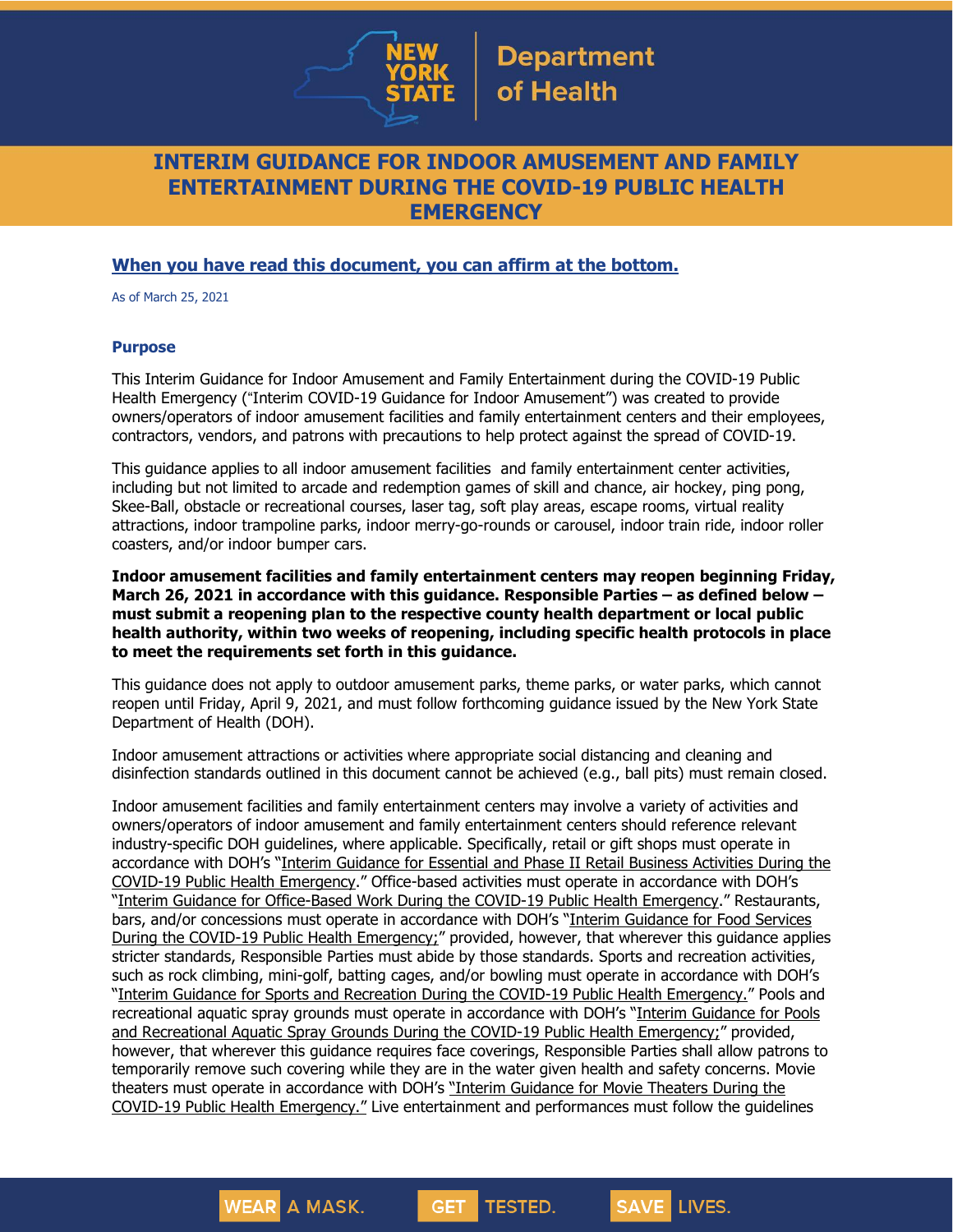outlined in DOH's forthcoming "Interim Guidance for Small and Medium-Scale Performing Arts and Entertainment Venues During the COVID-19 Public Health Emergency," or "Interim Guidance for Large-Scale Performing Arts and Entertainment Venues During the COVID-19 Public Health Emergency," as applicable.

These guidelines are minimum requirements only and the owner/operator of any indoor amusement facility or family entertainment center is free to provide additional precautions or increased restrictions. These guidelines are based on the best-known public health practices at the time of publication, and the documentation upon which these guidelines are based can and does change frequently. The Responsible Parties – as defined below – are accountable for adhering to all local, state and federal requirements relative to indoor amusement and family entertainment activities and operations. The Responsible Parties are also accountable for staying current with any updates to these requirements, as well as incorporating same into any indoor amusement activities and/or Site Safety Plan.

#### **Background**

On March 7, 2020, Governor Andrew M. Cuomo issued [Executive](https://www.governor.ny.gov/news/no-202-declaring-disaster-emergency-state-new-york) Order 202, declaring a state disaster emergency in response to the COVID-19 public health emergency. Since May 15, 2020, New York State has developed and deployed a phased economic reopening strategy based on science and data, which has allowed specific industries to safely resume or increase activities and operations while protecting public health during the COVID-19 pandemic.

In addition to the following standards, businesses must continue to comply with the guidance and directives for maintaining clean and safe work environments issued by DOH.

Please note that where guidance in this document differs from other guidance documents issued by New York State, the more recent guidance shall apply.

#### **Standards for Responsible Operation of Indoor Amusement Facilities in New York State**

No activities or operations at an indoor amusement facility or family entertainment center can occur without meeting the following minimum State standards, as well as applicable federal requirements, including but not limited to such minimum standards of the Americans with Disabilities Act (ADA), Centers for Disease Control and Prevention (CDC), Environmental Protection Agency (EPA), and United States Department of Labor's Occupational Safety and Health Administration (OSHA).

The State standards contained within this guidance apply to all indoor amusement facilities and family entertainment centers in operation during the COVID-19 public health emergency until rescinded or amended by the State. The owner/operator of the indoor amusement facility or family entertainment center, or another party as may be designated by the owner/operator (in either case, "the Responsible Parties"), shall be responsible for meeting these standards.

The following guidance is organized around three distinct categories: people, places, and processes.

## **I. PEOPLE**

#### **A. Physical Distancing**

**WEAR** A MASK.

• Responsible Parties must ensure that the workforce and patron presence is limited to no more than 25% of the maximum occupancy or capacity for a particular area as set by the certificate of occupancy, inclusive of employees and patrons, both of whom must only be permitted entry into the facility if they wear an acceptable face covering, provided that the individual is over the age of two and able to medically tolerate such covering.

**GET** 

TESTED.

2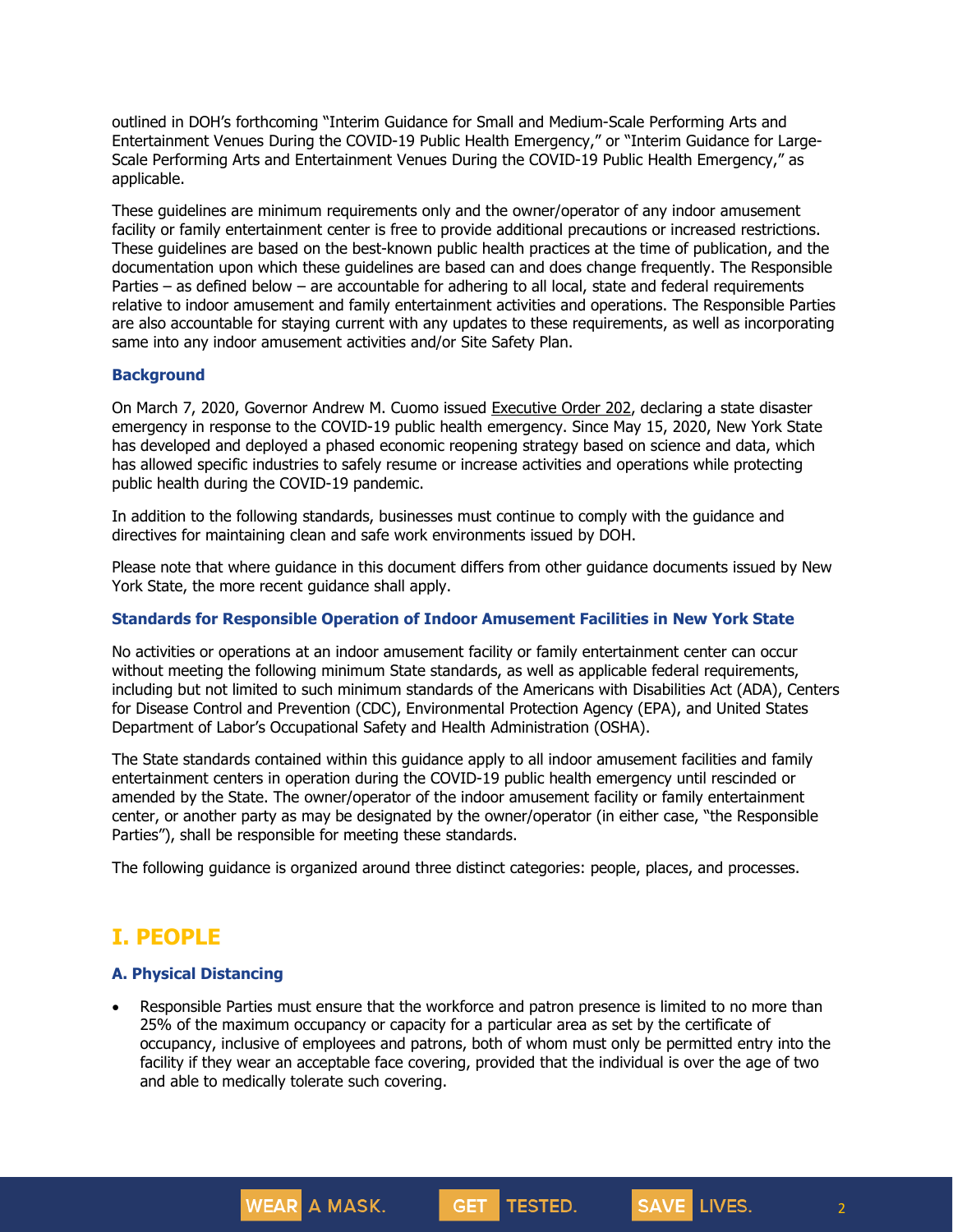- Responsible Parties must ensure that private events (e.g., birthday parties, corporate events) are limited to the lesser of: 25% of the maximum occupancy for a particular area as set by the certificate of occupancy or the State's current indoor social gathering limit, which is 100 or fewer people, as of March 22, 2021.
- Responsible Parties must ensure that a distance of at least six feet is maintained among individuals, including employees and patrons, with the exception of patrons who are members of the same party/household/family, at all times (e.g., while waiting in line, when playing games), unless safety or the core activity being performed requires a shorter distance (e.g., operating cash registers, moving equipment).
	- $\circ$  In areas where employee-patron interactions frequently occur and six feet of distance is not possible between employees and patrons, Responsible Parties must enact physical barriers between employees and patrons (e.g., cash registers, ticket kiosks, concessions, and ticket-taker stations), and indicate distances of at least six feet for patrons who may form lines.
	- $\circ$  Responsible Parties must ensure that individuals not from the same party/household/family maintain at least six feet of distance from one another by reducing capacity for attractions as necessary and/or installing physical barriers.
	- o Responsible Parties must ensure that social distancing is maintained between individuals in multiperson attractions, games, and activities, unless individuals are members of the same party/household/family or appropriate physical barriers are in place. If Responsible Parties cannot rearrange attractions, games, and activities to ensure appropriate distancing, Responsible Parties must close or shutdown adjacent attractions, games, or activities, or install appropriate physical barriers between such attractions, games, or activities.
		- For attractions, games, and activities where patrons are not seated during play, six-foot intervals should be marked around the outside of the attraction or game to facilitate social distancing. Congregations of non-playing patrons to spectate attractions or games must only be permitted if social distancing can be maintained or physical barriers are installed.
	- $\circ$  Responsible Parties should avoid combining individuals from different parties/households/families for the purposes of any group activities that may require a certain number of individuals to participate, unless social distancing can be maintained, or appropriate physical barriers are installed to separate groups.
- Responsible Parties must ensure that all individuals, including employees and patrons, wear acceptable face coverings at all times, provided that individuals are over the age of two and able to medically tolerate such covering. However, patrons may temporarily remove their face covering when seated in a designated area to eat or drink. Face coverings must be worn at all other times, including but not limited to, while waiting in lines for attractions, games, or activities, waiting in ticket pick-up lines, and navigating any common areas. Responsible Parties must ensure that any attractions, games, or activities that require patrons to remove their face coverings are prohibited.
	- $\circ$  Acceptable face coverings for COVID-19 include but are not limited to cloth-based face coverings and disposable masks that cover both the mouth and nose.
	- $\circ$  However, cloth, disposable, or other homemade face coverings are not acceptable face coverings for workplace activities that typically require a higher degree of protection for personal protective equipment (PPE) due to the nature of the work. For those activities, N95 respirators or other PPE used under existing industry standards should continue to be used, as is defined in accordance with OSHA [guidelines.](https://www.osha.gov/personal-protective-equipment)

**GET** 

TESTED.

**WEAR** A MASK.

3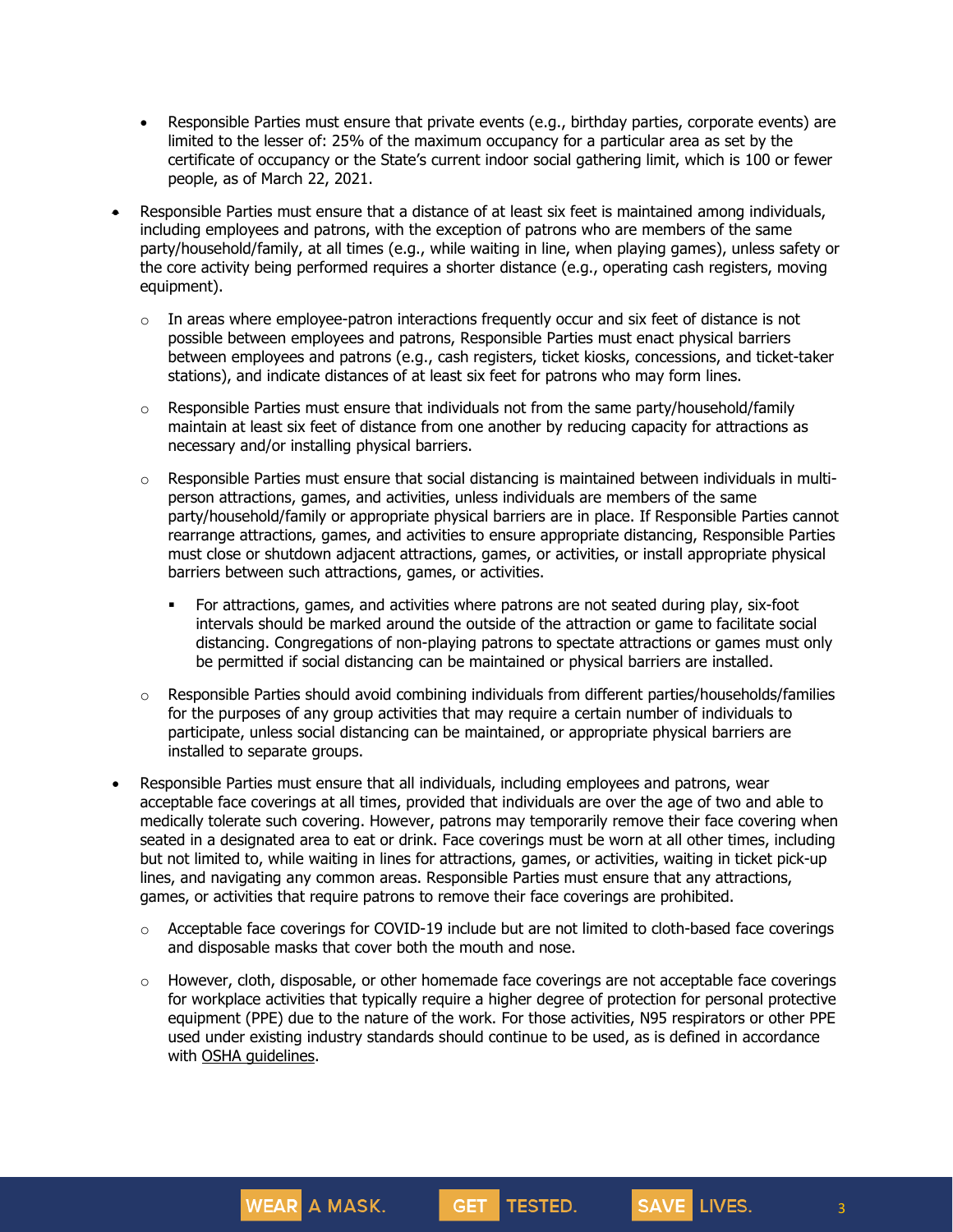- $\circ$  The face covering requirement must be applied in a manner consistent with the federal ADA and New York State and City Human Rights Laws, as applicable.
- Responsible Parties may modify the use and/or restrict the number of workstations, employee and/or patron seating areas, and attractions, games, or activities so that individuals are at least six feet apart in all directions (e.g., side-to-side and when facing one another) and are not sharing workstations, attractions, games, or activities without frequent cleaning and disinfection (e.g., between use), unless individuals are members of the same party/household/family. Distancing may be implemented through physically moving attractions, games, or activities or by deactivating attractions, games, or activities, where needed. When distancing is not feasible between workstations, attractions, games, or activities, Responsible Parties may install physical barriers (e.g., plastic shielding walls) in areas where they would not affect air flow, heating, cooling, or ventilation, or present a health or safety risk.
	- $\circ$  If used, physical barriers should be put in place in accordance with OSHA [guidelines.](https://www.osha.gov/Publications/OSHA3990.pdf)
	- $\circ$  Physical barrier options may include: strip curtains, cubicles, plexiglass or similar materials, or other impermeable dividers or partitions.
- Responsible Parties must modify seating areas arrangements (e.g., chairs, tables) in common seating areas to ensure that individuals not from the same party/family/household are at least six feet apart in all directions (e.g., side-to-side and when facing one another), or appropriate physical barriers are in place. Common seating areas where distance cannot be maintained or physical barriers cannot be installed must be closed.
- Responsible Parties must prohibit the use of small spaces (e.g., behind cash registers, equipment checkout areas) by more than one individual at a time, unless all employees in such space at the same time are wearing acceptable face coverings or are members of the same party/household/family. However, even with face coverings in use, occupancy must not exceed 25% of the maximum capacity of the space, unless it is designed for use by a single occupant. Responsible Parties should increase ventilation with outdoor air to the greatest extent possible (e.g., opening windows, leaving doors open), while maintaining safety protocols.
	- $\circ$  If present, Responsible Parties should take additional measures to prevent congregation in elevator waiting areas and limit density in elevators, such as enabling the use of stairs.
- Responsible Parties must post signs throughout the amusement facility or family entertainment center, consistent with DOH [COVID-19](https://coronavirus.health.ny.gov/system/files/documents/2020/04/13067_coronavirus_protectyourself_poster_042020.pdf) signage. Responsible Parties can develop their own customized signage specific to a workplace or setting, provided that such signage is consistent with the Department's signage. Signage should be used to remind individuals to:
	- $\circ$  Stay home if they are feeling sick.
	- $\circ$  Cover their nose and mouth with a face covering at all times, except while seated and eating or drinking.

GET TESTED.

- o Adhere to DOH travel [advisory](https://coronavirus.health.ny.gov/covid-19-travel-advisory) requirements.
- $\circ$  Properly store and, when necessary, discard PPE, including face coverings.
- o Adhere to physical distancing instructions.

WEAR A MASK.

- $\circ$  Report symptoms of, or exposure to, COVID-19, and how they should do so.
- $\circ$  Follow hand hygiene and cleaning and disinfection guidelines.
- $\circ$  Follow appropriate respiratory hygiene and cough etiquette.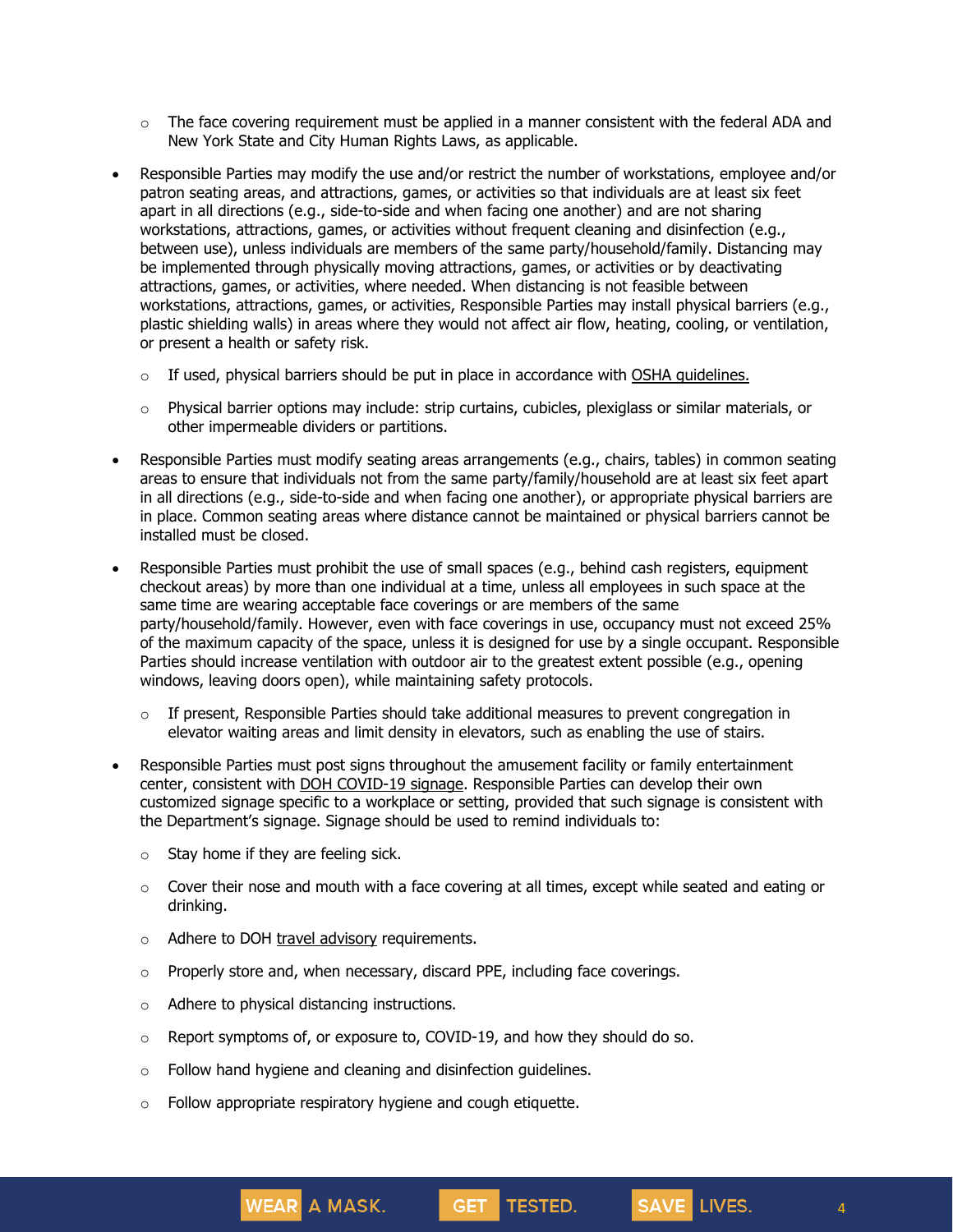$\circ$  As applicable, use cleaning and disinfection supplies, following label instructions, after usage, provided that the individual is an adult employee or patron, and not a minor whose use of such supplies presents a potential hazard.

#### **B. Gatherings in Enclosed Spaces**

- Responsible Parties must limit in-person employee gatherings (e.g., employee meetings, break rooms, stock rooms) to the greatest extent possible and consider use of other methods for meetings, such as video or teleconferencing whenever possible, per CDC guidance "Interim [Guidance](https://www.cdc.gov/coronavirus/2019-ncov/community/guidance-business-response.html) for Businesses and Employers to Plan and Respond to [Coronavirus](https://www.cdc.gov/coronavirus/2019-ncov/community/guidance-business-response.html) Disease 2019 (COVID-19)". When videoconferencing or teleconferencing is not preferable or possible, Responsible Parties should hold meetings in open, well-ventilated spaces and ensure that individuals maintain six feet of social distance between one another (e.g., leave space between chairs, have individuals sit in alternating chairs).
- Responsible Parties should encourage social distancing by limiting occupancy or closing non-essential amenities and communal areas that do not allow for social distancing protocols. If open, Responsible Parties must make hand sanitizer or disinfecting wipes available near such amenities (e.g., vending machines, communal coffee machines).
- Responsible Parties must put in place practices for adequate social distancing in small areas, such as restrooms and breakrooms, and should develop signage and systems (e.g., flagging when occupied) to restrict occupancy when social distancing cannot be maintained in such areas.
- Responsible Parties may implement best practices for communal bathrooms including, but not limited to:
	- $\circ$  installation of physical barriers between toilets, sinks, and soap/paper towel dispensers, if six feet of separation is not feasible (e.g., closing off every other stall or sink);
	- o use of touch-free soap dispensers;
	- $\circ$  use of touch-free paper towel dispensers in lieu of air dryers; and

WEAR A MASK.

- $\circ$  installing appropriate signage to encourage capacity restrictions in restrooms and distancing while waiting.
- To the extent possible, Responsible Parties should stagger schedules for employees to observe social distancing (i.e., six feet of space) for any employee gathering (e.g., coffee breaks, meals, and shift starts/stops).

### **C. Operational Activity**

- Within two weeks of reopening, Responsible Parties must submit a plan to the respective county health department or local public health authority, including specific health protocols in place to meet the requirements set forth in this guidance (e.g., health screening, social distancing, face coverings, controlled movement, hand hygiene, cleaning and disinfection, communication).
	- $\circ$  Following receipt of the plan, local health officials may request additional information and/or perform an on-site or remote inspection to ensure compliance with the requirements of this guidance.
- Responsible Parties must follow DOH's "Interim Guidance for Food Services During the [COVID-19](https://www.governor.ny.gov/sites/governor.ny.gov/files/atoms/files/Indoor_and_Outdoor_Food_Services_Detailed_Guidelines.pdf) Public Health [Emergency](https://www.governor.ny.gov/sites/governor.ny.gov/files/atoms/files/Indoor_and_Outdoor_Food_Services_Detailed_Guidelines.pdf)" for any on-premises food services provided, including any required

GET TESTED.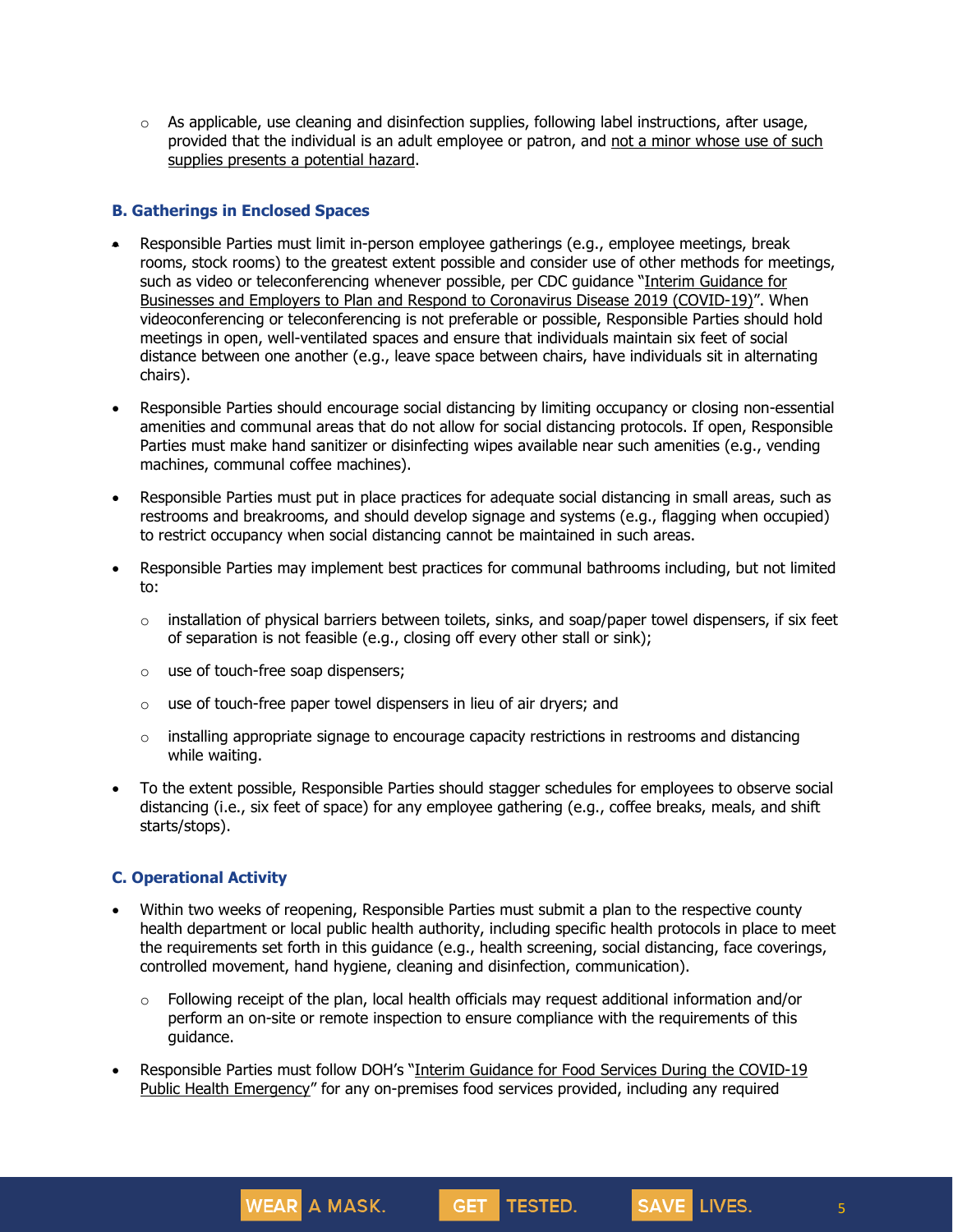separation between tables with seating and social distancing between parties of patrons. However, wherever this guidance applies stricter standards, Responsible Parties must abide by this guidance; provided, further, that:

- $\circ$  Responsible Parties ensure that patrons only consume food and beverages while seated.
- $\circ$  Responsible Parties must discontinue self-service food and beverage (e.g., condiments, soda).
- $\circ$  Responsible Parties should offer food and beverages served in pre-packaged or pre-filled containers, where possible, and are not shared between individuals who are not members of the same party/household/family.
- $\circ$  Responsible Parties must abide by any applicable curfews on food and beverage services; as of March 25, 2021, such food and beverage services must cease operations by no later than 11:00 PM.
- Responsible Parties must close all indoor amusement facility and family entertainment center attractions, games, or activities where social distancing, physical barriers, and/or cleaning and disinfection standards outlined in this guidance cannot be maintained, or any attractions, games, or activities which would require patrons to remove their face coverings to participate (e.g., ball pits/pools).
- Responsible Parties must evaluate each individual attraction, game, and activity to confirm that face coverings can be worn safely by patrons, and that face coverings will not present a loose article hazard or interfere with the safe operation of the game, attraction, or activity.
	- $\circ$  Responsible Parties must close any attraction, game, or activity where face coverings cannot be worn safely by patrons at all times.
- Responsible Parties should encourage visits by patrons to be made in advance or by reservation only, where practicable.
- Responsible Parties must assign sufficient staff to monitor attractions, games, and activities that are actively being used by patrons, and ensure compliance with all guidelines, including capacity, PPE, and appropriate physical distancing at all times.
- Responsible Parties must take measures to reduce interpersonal contact and congregation, through methods such as:
	- o adjusting workplace hours;
	- $\circ$  shifting design (e.g., A/B teams, staggered arrival/departure times);

WEAR A MASK.

- $\circ$  considering "sign-up" or advance registration policies so patrons are given allotted times to participate in attractions, games, and activities;
- $\circ$  batching activities, where possible, so employees can adhere to social distancing;
- $\circ$  developing protocols for the safe use of common employee equipment, such as telephones, copiers, printers, registers, etc.; and/or
- $\circ$  limiting the use of any shared equipment without proper cleaning and disinfection and/or appropriate hand hygiene between use.
- Responsible Parties must adjust hours as necessary to enable enhanced cleaning and disinfection procedures.

GET TESTED.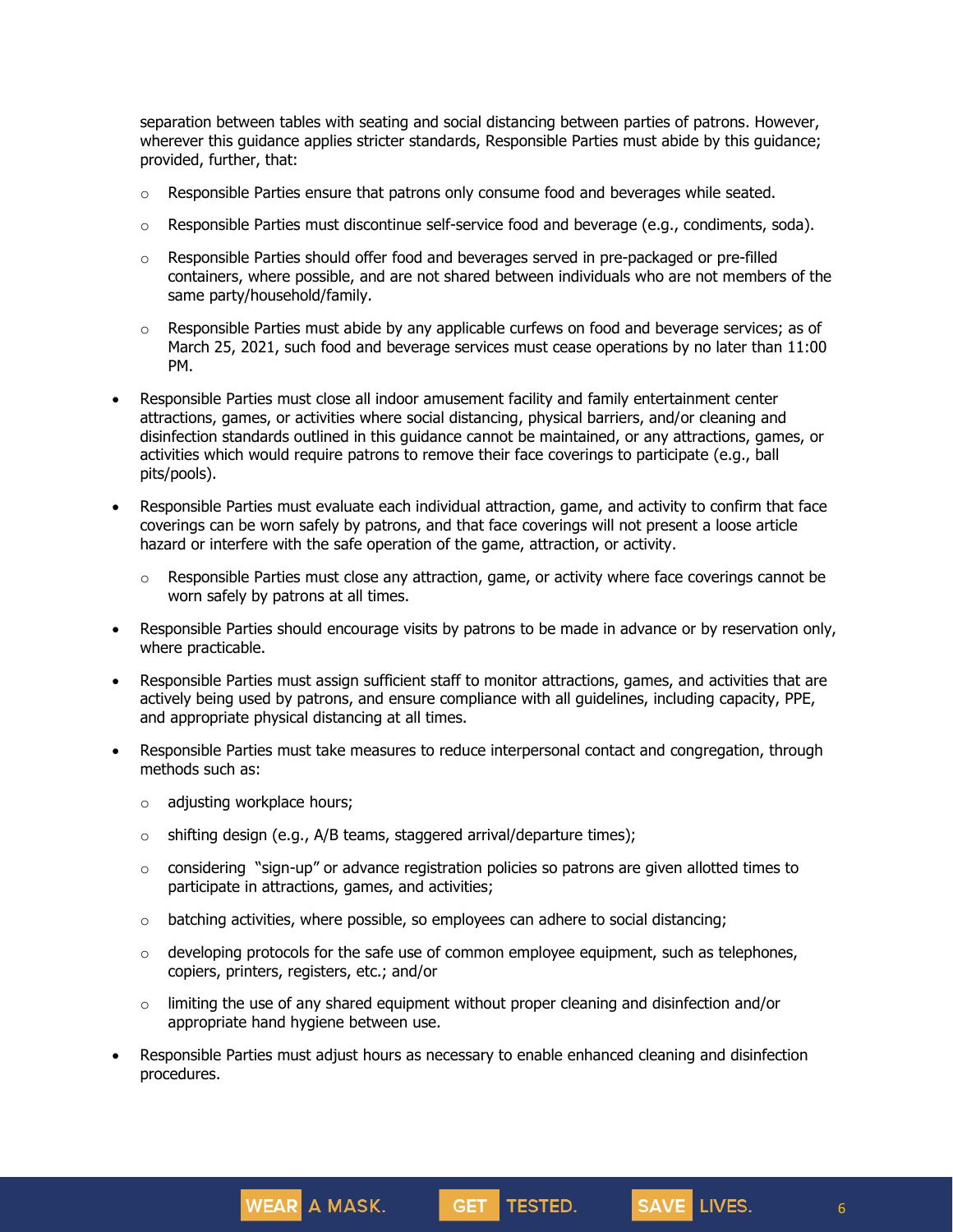- Responsible Parties should consider closing attractions, games, and activities at different times or in stages to reduce crowding and congregation during egress prior to indoor amusement facility or family entertainment center closure.
- Responsible Parties must prohibit the handling of prizes at gift counters and redemption centers by patrons before they have redeemed the prize for their own personal use. No touching of prizes or gifts prior to redemption.
- To the extent practicable, Responsible Parties should consider using digital tokens instead of paper redemption tickets.
- For facilities or centers that require bag security checks or other security screening, Responsible Parties should require patrons to bring items in clear bags rather than opaque bags to speed up the process and avoid need for frequent employee contact with personal items; or, ask patrons to not bring large items into the facility or center.

#### **D. Movement and Commerce**

- Responsible Parties must monitor and control the flow of patron and employee traffic into, and within, the indoor amusement or family entertainment center to ensure adherence to maximum capacity and social distancing requirements.
	- $\circ$  Responsible Parties must maintain sufficient employee presence to monitor traffic flow and to ensure groups adhere to appropriate social distancing and gathering limitations.
	- $\circ$  Responsible Parties must prohibit congregating and loitering by patrons and maintain sufficient employee presence to eliminate congregating and loitering.
	- $\circ$  Responsible Parties should consider stagger arrival times for patrons at entrances and/or individual attractions, games, or activities to minimize waiting lines or crowds. Responsible Parties should consider staggered admission time slots for patrons.
- Responsible Parties should put in place measures to reduce bi-directional foot traffic using tape or signs with arrows in narrow aisles, hallways, or spaces, and post signage and distance markers denoting spaces of six feet in all commonly used areas and any areas in which lines are commonly formed or people may congregate (e.g., common areas, restrooms, entrances and exits, ticket stations, clock in/out stations, health screening stations).
	- $\circ$  Where possible, Responsible Parties should place markers or barriers to encourage one directional traffic.
	- $\circ$  Responsible Parties must mark areas for six feet apart at commonly congested areas (e.g., common seating areas in lobbies, restrooms).
- Responsible Parties should clearly designate separate entrances and exits, where possible.
- If necessary, Responsible Parties must be prepared to queue patrons outside while still maintaining physical distance including through the use of visual cues and/or queueing control devices (e.g., stanchions, line distance markers, arrows).
- Responsible Parties should arrange patron waiting areas (e.g., lines, parking areas) to maximize social distance among other patrons and minimize interaction with others in the area.

WEAR A MASK.

Responsible Parties should limit on-site interactions (e.g., designate an egress for individuals leaving the facility and a separate ingress for individuals entering) and movements (e.g., employees should remain near their workstations as often as possible).

**GET TESTED.**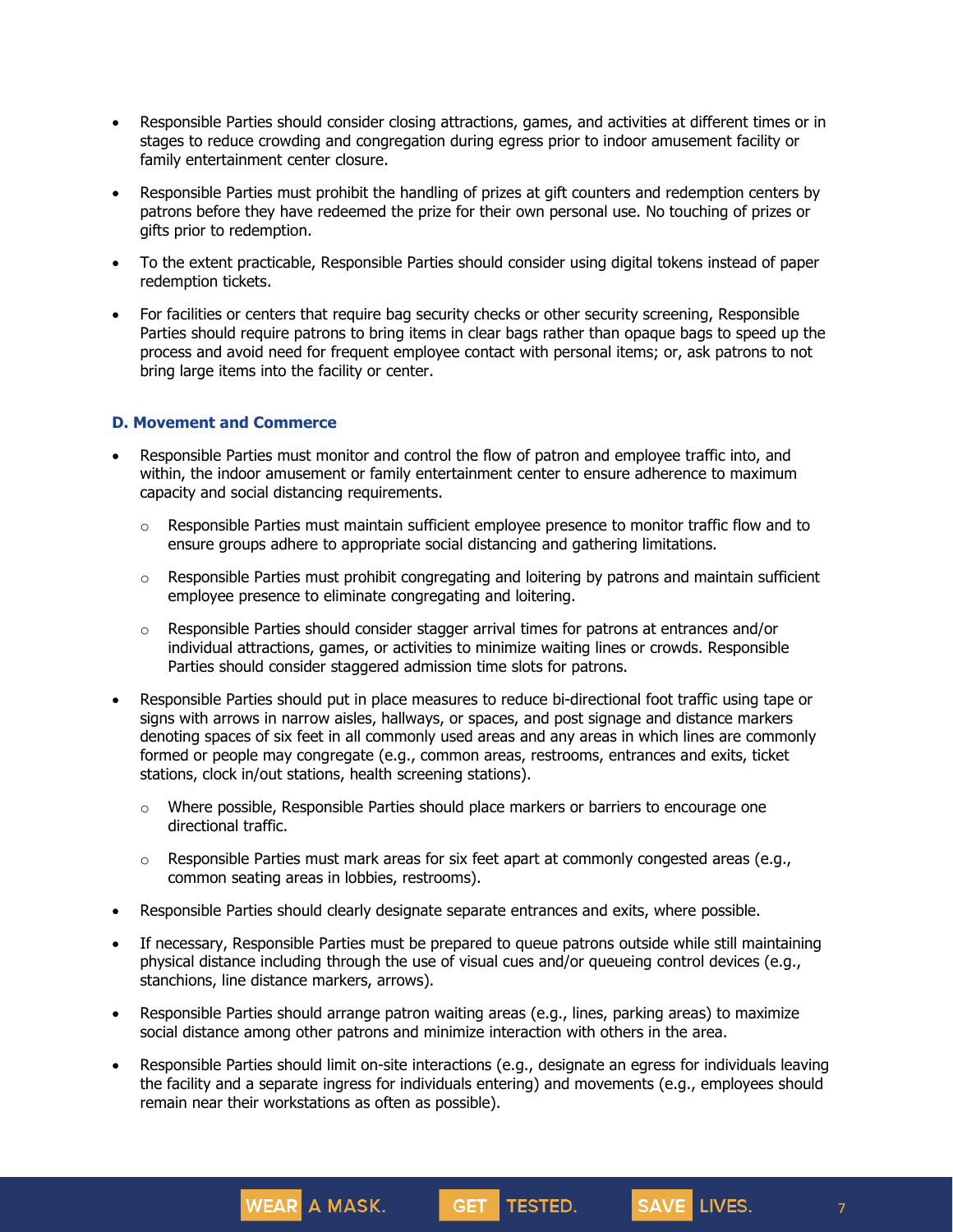- $\circ$  Where practicable, Responsible Parties should limit the numbers of entrances in order to (1) manage the flow of traffic into the facility and monitor occupancy/capacity limits and (2) facilitate health screenings, as described below while remaining in compliance with fire safety and other applicable regulations.
- $\circ$  Responsible Parties must develop a plan for employees and patrons to maintain six feet of social distance while waiting inside or outside of the facility for screening, as applicable.
- Responsible Parties must ensure the cashier or check-in employee wears a face covering and should enact an appropriate physical barrier, as detailed above, between the employee and patron. Ticket or check-in processes should be contactless, to the extent practicable.
- Responsible Parties must establish designated areas for pickups and deliveries, limiting contact to the extent possible.
- For deliveries, Responsible Parties should implement a touchless delivery system whereby drivers stay in the cab of the vehicle while delivery takes place or, where not practicable, Responsible Parties must provide acceptable PPE appropriate to the anticipated activities that includes, at a minimum, a face covering to personnel involved in the delivery at no cost for the duration of the delivery process.
- Responsible Parties must ensure employees perform hand hygiene before and after transferring (e.g., from a delivery driver) a load of merchandise or equipment (e.g., perform hand hygiene before starting to load items; and once all items have been loaded, finish by performing hand hygiene again).
- Responsible Parties should implement touchless check-in, pay-ahead payment options, or advance reservation options to be used by patrons, when available. Responsible Parties should minimize handling cash, credit cards, tokens, reward cards or tickets, and mobile devices, where possible.
	- $\circ$  Responsible Parties should encourage patrons to purchase tickets in advance online or through mobile application, as applicable and practicable.

# **II. PLACES**

#### **A. Air Handling and Building Systems**

**WEAR** A MASK.

- For facilities with central air handling systems, Responsible Parties must ensure central HVAC system filtration meets the highest rated filtration compatible with the currently installed filter rack and air handling systems, at a minimum MERV-13, or industry equivalent or greater (e.g., HEPA), as applicable, and as certified and documented by a certified HVAC technician, professional, or company, [ASHRAE-](https://www.ashrae.org/about/news/2020/ashrae-offers-covid-19-building-readiness-reopening-guidance)certified professional, certified retro-commissioning professional, or New York licensed professional building engineer.
	- $\circ$  Responsible Parties should also consider adopting additional ventilation and air filtration mitigation protocols per [CDC](https://www.cdc.gov/coronavirus/2019-ncov/community/guidance-business-response.html) and [ASHARE](https://www.ashrae.org/technical-resources/resources) recommendations, particularly for buildings with air handling systems older than 15 years, including:
		- **•** Performing necessary retro-commissioning of central systems, as well as testing, balancing, and repairs as needed;
		- **•** Increasing ventilation rates and outdoor air ventilation to the extent possible;
		- **■** Keeping systems running for longer hours, especially for several hours daily before and after occupancy;

GET TESTED.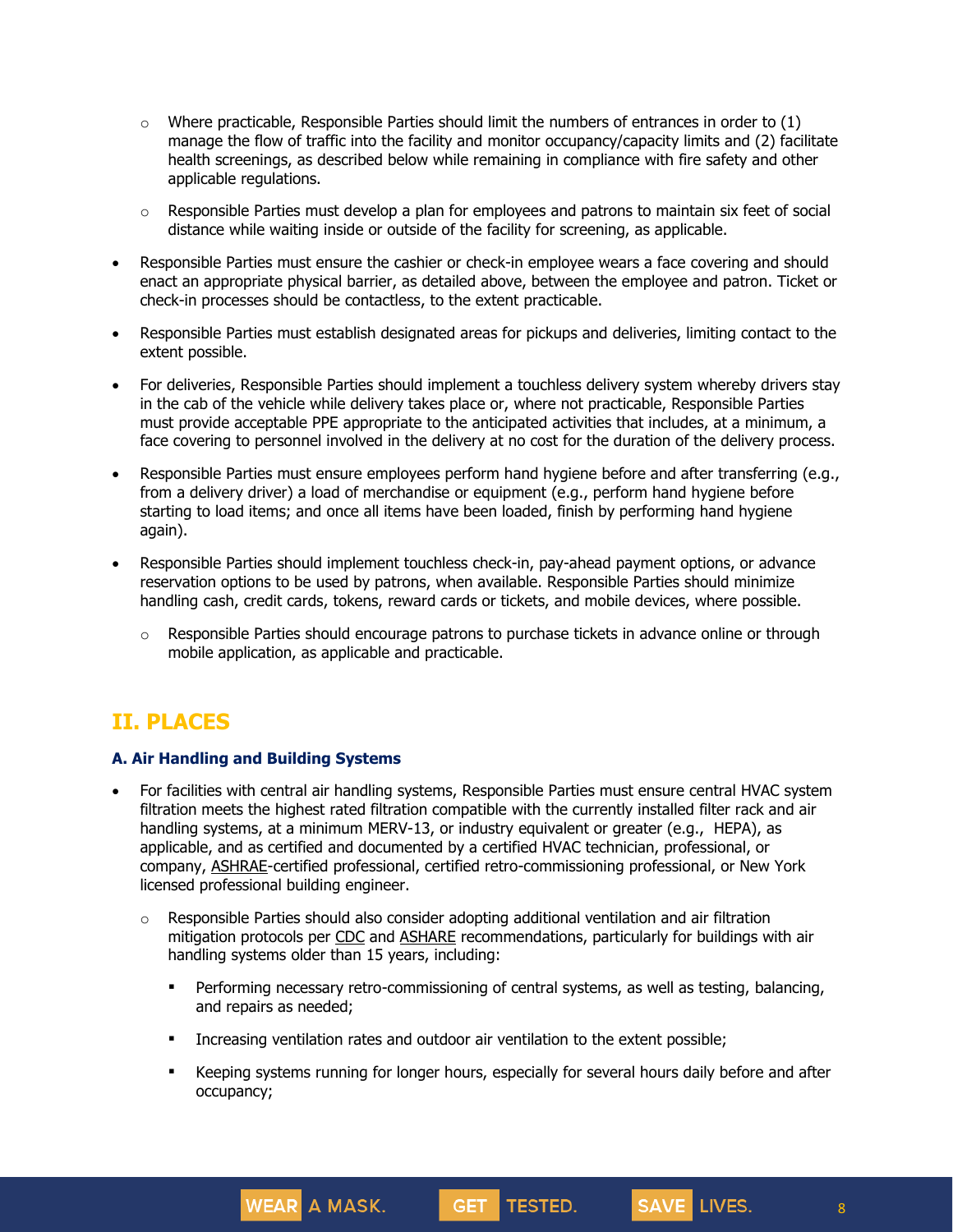- Disabling demand-controlled ventilation, where reasonable, and maintain systems that increase fresh air supply;
- **■** Maintaining relative humidity between 40-60% where possible;
- **•** Opening outdoor air dampers to reduce or eliminate recirculation to the extent possible;
- **•** Sealing edges of the filter to limit bypass;
- **■** Regularly inspecting systems and filters to ensure they are properly operating, and filters are appropriately installed, serviced, and within service life;
- **•** Opening windows to the extent allowable for occupant safety and comfort;
- Installing appropriately designed and deployed ultraviolet germicidal irradiation (UVGI-C) to deactivate airborne virus particles; and/or
- Using portable air cleaners (e.g., electric HEPA units), considering units that provide highest air change rate at appropriate performance level and do not generate harmful byproducts.
- For facilities with central air handling systems that cannot handle the abovementioned minimum level of filtration (i.e., MERV-13 or greater), Responsible Parties must have a certified HVAC technician, professional, or company, [ASHRAE-](https://www.ashrae.org/about/news/2020/ashrae-offers-covid-19-building-readiness-reopening-guidance)certified professional, certified retro-commissioning professional, or New York licensed professional building engineer certify and document that the currently installed filter rack is incompatible with abovementioned minimum level of filtration (i.e., MERV-13 or greater) and/or the air handling system would be unable to perform to the minimum level of heating and cooling that it was otherwise able to provide prior to the COVID-19 public health emergency if such a high degree of filtration (i.e., MERV-13 or greater) was installed.
	- $\circ$  Further, Responsible Parties must retain such documentation for review by state or local health department officials to operate at a lesser filtration rating with additional ventilation and air filtration mitigation protocols.
	- $\circ$  In addition, Responsible Parties with facilities that have a central air handling system who are unable to meet a filtration rating of MERV-13 or greater must adopt additional ventilation and/or air filtration mitigation protocols per [CDC](https://www.cdc.gov/coronavirus/2019-ncov/community/guidance-business-response.html) and [ASHRAE](https://www.ashrae.org/technical-resources/resources) recommendations, including:
		- **•** Performing necessary retro-commissioning of central systems, as well as testing, balancing, and repairs as needed;
		- Increasing ventilation rates and outdoor air ventilation to the extent possible;
		- **EXECT** Keeping systems running for longer hours, especially for several hours daily before and after occupancy;
		- Disabling demand-controlled ventilation, where reasonable, and maintain systems that increase fresh air supply;
		- **■** Maintaining relative humidity between 40-60% where possible;
		- Opening outdoor air dampers to reduce or eliminate recirculation to the extent possible;
		- **•** Sealing edges of the filter to limit bypass;

**WEAR** A MASK.

▪ Regularly inspecting systems and filters to ensure they are properly operating, and filters are appropriately installed, serviced, and within service life;

GET TESTED.

**•** Opening windows to the extent allowable for occupant safety and comfort;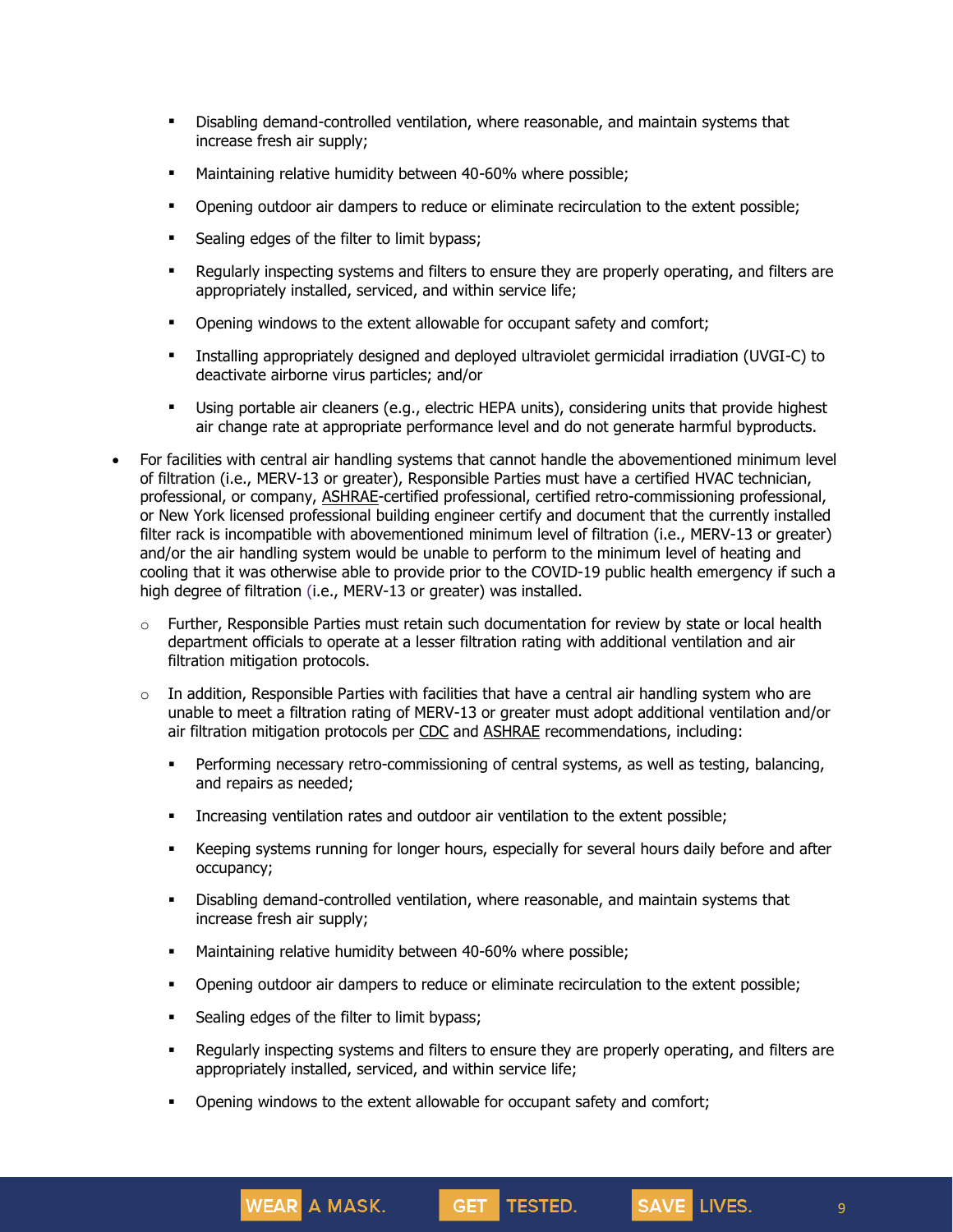- Installing appropriately designed and deployed ultraviolet germicidal irradiation (UVGI-C) to deactivate airborne virus particles; and/or
- Using portable air cleaners (e.g., electric HEPA units), considering units that provide highest air change rate at appropriate performance level and do not generate harmful byproducts.
- For facilities that do not have central air handling systems, Responsible Parties must adopt additional ventilation and air filtration mitigation protocols per [CDC](https://www.cdc.gov/coronavirus/2019-ncov/community/guidance-business-response.html) and [ASHRAE](https://www.ashrae.org/technical-resources/resources) recommendations, including:
	- $\circ$  Regularly inspecting any room ventilation systems (e.g., window units, wall units) to ensure they are properly operating, and filters are appropriately installed, serviced, and within service life.
	- $\circ$  Keeping any room ventilation systems running for longer hours, especially for several hours daily before and after occupancy;
	- $\circ$  Setting room ventilation systems to maximize fresh air intake, set blower fans to low speed, and point away from occupants to the extent possible;
	- o Maintaining relative humidity between 40-60% where possible;
	- $\circ$  Opening windows to the extent allowable for occupant safety and comfort;
	- $\circ$  Setting any ceiling fans to draw air upwards away from occupants, if applicable;
	- $\circ$  Prioritizing window fans to exhaust indoor air where possible;

WEAR A MASK.

- $\circ$  Avoiding using fans that only recirculate air or only blow air into a room without providing for appropriate exhaust;
- $\circ$  Installing appropriately designed and deployed ultraviolet germicidal irradiation (UVGI-C) to deactivate airborne virus particles; and/or
- $\circ$  Using portable air cleaners (e.g., electric HEPA units), considering units that provide highest air change rate at appropriate performance level and do not generate harmful byproducts.
- Before occupants return to a building that has been entirely closed, Responsible Parties must complete pre-return checks, tasks, and assessments to ensure a healthy and safe environment. These systems include, but are not limited to, mechanical systems, water systems, elevators, and HVAC systems.
	- $\circ$  Depending on the length of time equipment has been inactive, Responsible Parties should run systems with careful observation to ensure machinery (e.g., valves and switches) are operating correctly.
	- $\circ$  Specific system actions may be required to restart systems after prolonged shutdown. Responsible Parties may determine necessity for each of these items based on length of shutdown and condition as inspected.
	- $\circ$  As appropriate and applicable, Responsible Parties should flush building with fresh air based on the design of the makeup/outside air system for a minimum of 24 hours.
	- $\circ$  Responsible Parties must ensure air filters are replaced as needed (e.g., after flushing the building).
	- $\circ$  Responsible Parties must ensure maintenance and monitoring of cooling towers have been conducted in accordance with state regulations and that chemical and microbial levels are within defined ranges for any closed water systems and/or water features, and drain any devices that may contain stagnant water.

GET TESTED.

10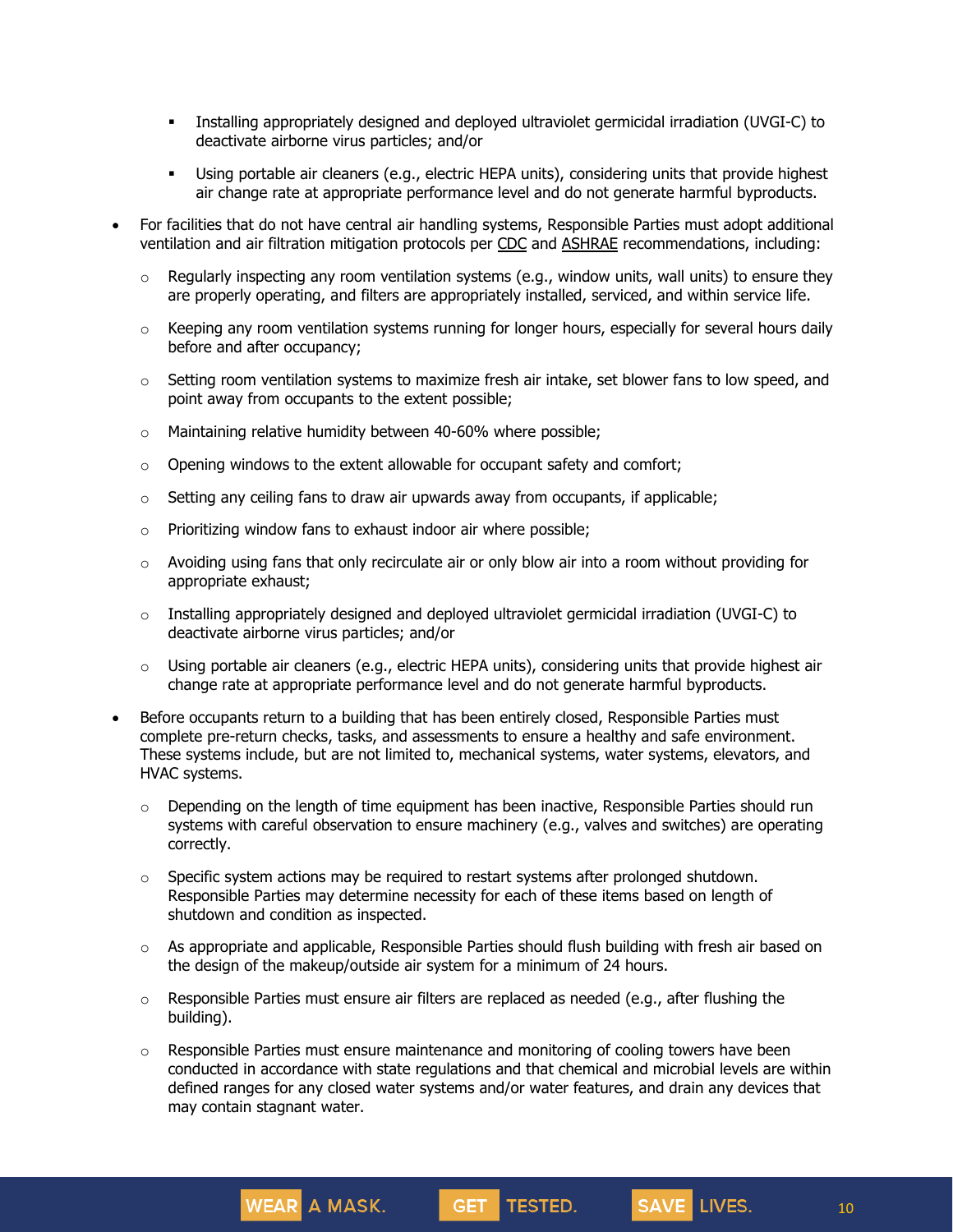- $\circ$  Responsible Parties must flush cold- and hot-water systems in accordance with building water management plan, if applicable.
- $\circ$  Responsible Parties must ensure any water filters are replaced as needed after flushing the building's water systems.
- $\circ$  For buildings that were entirely closed, Responsible Parties should ensure that the operation of all mechanical equipment and systems has been restored prior to reopening the building.

#### **B. Protective Equipment**

- Responsible Parties must ensure that employees and patrons are only permitted entry into the indoor amusement facility and family entertainment center if they wear an acceptable face covering; provided, however, that they are over the age of two and able to medically tolerate such covering.
	- $\circ$  Per [Executive](https://www.governor.ny.gov/news/no-20234-continuing-temporary-suspension-and-modification-laws-relating-disaster-emergency) Order 202.34, Responsible Parties may deny admittance to individuals who fail to wear face coverings.
- Responsible Parties must ensure patrons wear face coverings at all times, unless eating or drinking while seated in a designated area, or patrons are in an aquatic setting subject to separate DOH guidance referenced above.
	- Responsible Parties should ensure designated eating areas are designed to limit interaction among patrons without face coverings.
- In addition to the necessary PPE as required for certain workplace activities, Responsible Parties must procure, fashion, or otherwise obtain acceptable face coverings, and provide such coverings to their employees while at work at no cost to the employee. Responsible Parties should have an adequate supply of face coverings, masks, and other required PPE on hand should an employee or patron need a replacement.
	- $\circ$  Acceptable face coverings include, but are not limited to, cloth (e.g., homemade sewn, quick cut, bandana), surgical masks, and N95 respirators.
- Face coverings must be cleaned or replaced after use and may not be shared. Please consult the CDC [guidance](https://www.cdc.gov/coronavirus/2019-ncov/community/guidance-business-response.html) for additional information on cloth face coverings and other types of PPE, as well as instructions on use and cleaning.
	- $\circ$  Note that cloth face coverings or disposable masks shall not be considered acceptable face coverings for workplace activities that require a higher degree of face or respiratory protection. For example, if N95 respirators are traditionally required for specific activities, a cloth or homemade mask would not suffice. Responsible Parties must adhere to OSHA standards for such safety equipment.
	- $\circ$  Responsible Parties must advise employees to regularly clean or replace their face coverings if they become wet or soiled.
	- $\circ$  Responsible Parties must allow employees to use their own acceptable face coverings but cannot require employees to supply their own face coverings. Further, this guidance shall not prevent employees from wearing their personally owned additional protective coverings (e.g., surgical masks, N95 respirators). Responsible Parties may require employees to wear more protective PPE due to the nature of their work. Employers should comply with all applicable OSHA guidelines.
- Responsible Parties must train workers on how to adequately put on, take off, and clean (as applicable), and discard PPE, including but not limited to, appropriate face coverings.

**GET** 

TESTED.

WEAR A MASK.

11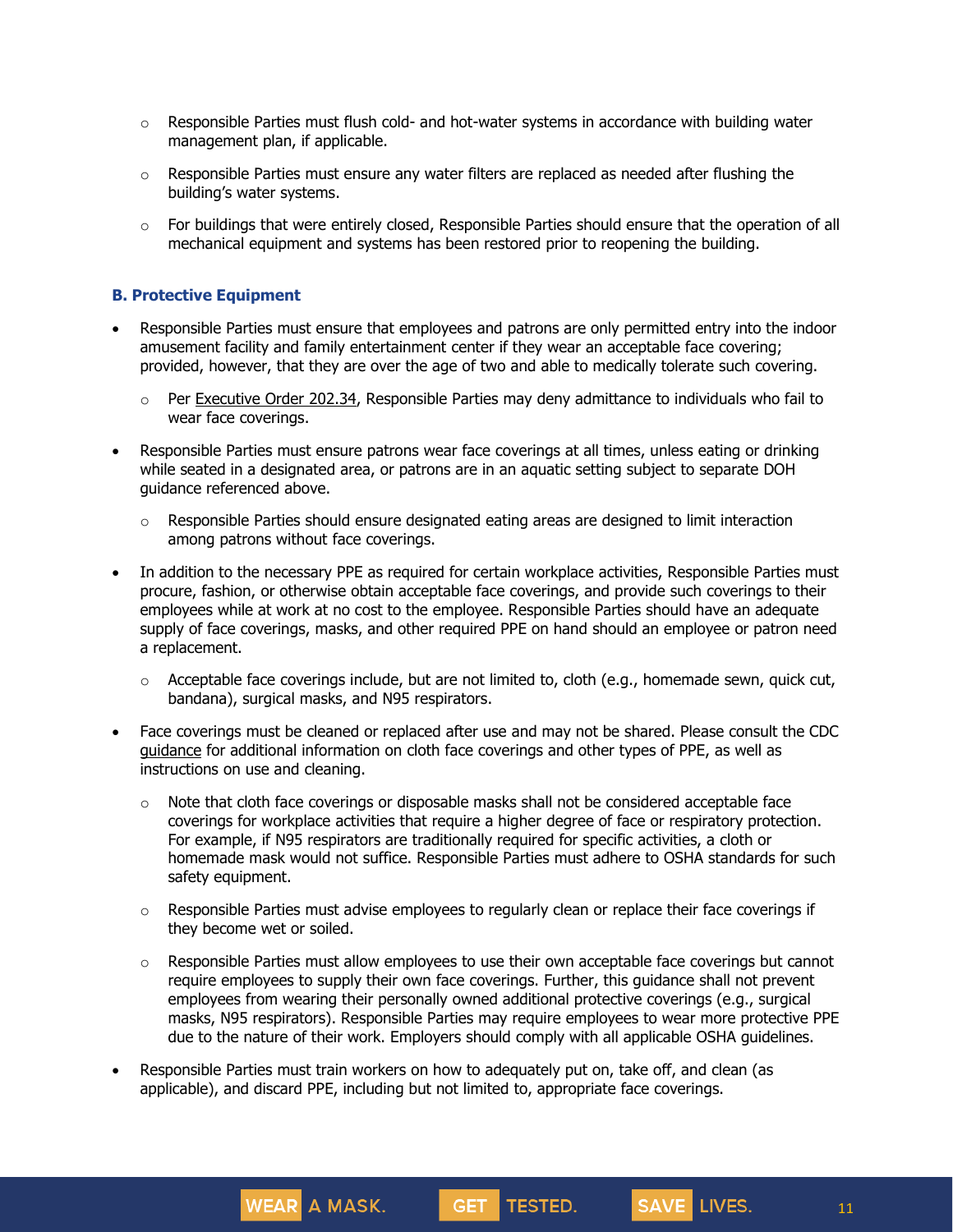- Responsible Parties must install physical barriers at common points of employee-patron interaction (e.g., check-in, cashier, prize redemption counters) and in between attractions, games, and activities where six feet of social distancing between individuals is not possible. Responsible Parties should consider installing these barriers even if facility allows for such attractions, games, and activities to be socially distanced, where feasible.
	- o As mentioned above, if used, physical barriers (e.g., plexiglass or similar materials) should be put in place in accordance with OSHA quidelines.
	- o Responsible Parties may consider providing employees who have regular close contact to patrons (e.g., check-in) with a face shield, gloves, and/or eye protection.
- Responsible Parties must put in place measures to limit the sharing of objects, such as equipment, as well as the touching of shared surfaces, such as cash registers; or, require workers to wear gloves (trade-appropriate or medical) when in contact with shared objects or frequently touched surfaces; or, require workers to perform hand hygiene before and after contact.

### **C. Hygiene, Cleaning, and Disinfection**

**WEAR** A MASK.

- Responsible Parties must ensure adherence to hygiene and cleaning and disinfection requirements as advised by the CDC and DOH, including "Guidance for Cleaning and [Disinfection](https://coronavirus.health.ny.gov/system/files/documents/2020/08/interim-guidance-public-and-private-facilities_1.pdf) of Public and Private Facilities for [COVID-19](https://coronavirus.health.ny.gov/system/files/documents/2020/08/interim-guidance-public-and-private-facilities_1.pdf)," and the "STOP THE [SPREAD](https://coronavirus.health.ny.gov/system/files/documents/2020/04/13067_coronavirus_protectyourself_poster_042020.pdf)" poster, as applicable. Responsible Parties must maintain logs that include the date, time, and scope of cleaning and disinfection.
- Responsible Parties must provide and maintain hand hygiene stations on site, as follows:
	- $\circ$  For handwashing: soap, running warm water, and disposable paper towels.
	- $\circ$  For hand sanitizing: an alcohol-based hand sanitizer containing at least 60% alcohol for areas where handwashing facilities may not be available or practical.
	- $\circ$  Responsible Parties must make hand sanitizer available throughout common areas (e.g., entrances, exits, gift shops, prize counters, games, attractions). Touch-free hand sanitizer dispensers should be installed where possible.
		- **•** Responsible Parties should place signage near hand sanitizer stations indicating that visibly soiled hands should be washed with soap and water; hand sanitizer is not effective on visibly soiled hands.
	- $\circ$  Responsible Parties should place receptacles around the facility for disposal of soiled items.
- Responsible Parties must conduct regular cleaning and disinfection of the facility on, at least, a daily basis and more frequent cleaning and disinfection for high-risk areas used by many individuals and for frequently touched surfaces. Cleaning and disinfection must be rigorous and ongoing and should occur frequently throughout the hours of operations and whenever needed. Please refer to DOH's "Interim Guidance for Cleaning and [Disinfection](https://coronavirus.health.ny.gov/system/files/documents/2020/08/interim-guidance-public-and-private-facilities_1.pdf) of Public and Private Facilities for COVID-19" for detailed instructions on how to clean and disinfect facilities.
	- $\circ$  Responsible Parties must ensure equipment or objects that are shared between patrons who are not members of the same party/family/house and/or employees (e.g., attractions, game machines) are cleaned and disinfected between every user or, at least, every two hours during operations, if not more frequently.

**GET** 

TESTED.

12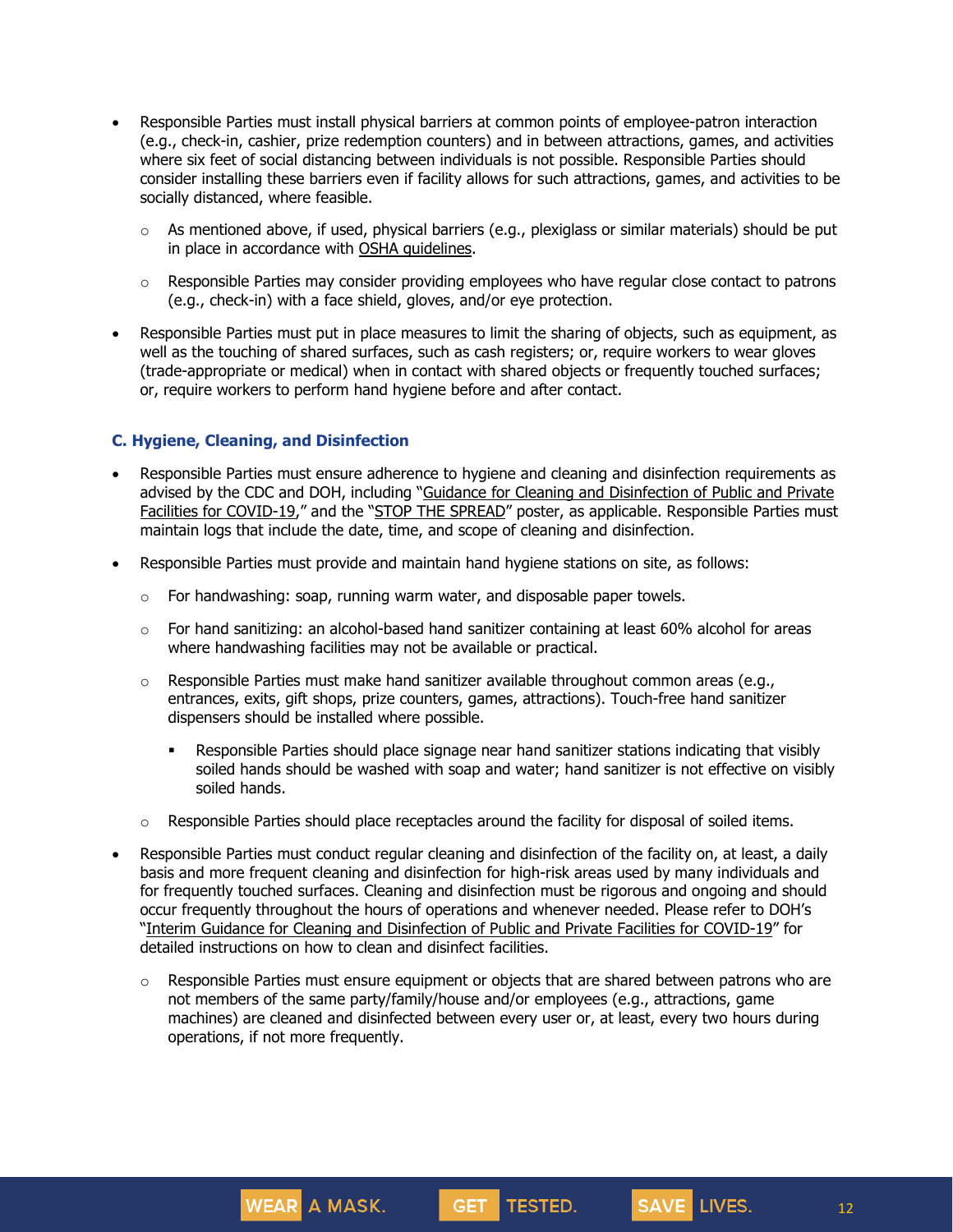- **•** However, if patrons rent or borrow equipment to play games or participate in attractions or activities, Responsible Parties must have employees clean and disinfect all returned equipment (e.g., rental shoes, harnesses) after each use.
- **•** Specifically, for any attractions that involve or require shared accessories among patrons during play (e.g., 3D glasses, VR headsets, laser tag, helmets, board games, cards), Responsible Parties must properly clean and disinfect each item between patron use.
- $\circ$  Responsible Parties must provide appropriate cleaning and disinfection supplies for shared and frequently touched surfaces (e.g., railings, doors, games, attractions, touchscreens, buttons, counters for prize redemption) and require employees to use these supplies following manufacturer's instructions, before and after use of these surfaces or at frequent intervals during operations, followed by hand hygiene.
- $\circ$  Responsible Parties must have sufficient number of employees, who are visible to patrons, designated for the cleaning and disinfection of attractions, games, activities, and other hightouch surfaces. Responsible Parties must provide patrons the option of requesting that attractions, games, and activities are cleaned and disinfected prior to their use.
	- Responsible Parties may consider leaving cleaning and disinfecting supplies such as disposable wipes, as well as hand sanitizer, next to attractions, games, or activities for adult patrons to use before they or their accompanying minor patrons begin playing or participating in the attraction, game, or activity. However, minor patrons should not handle any cleaning and disinfecting supplies given the danger posed by ingestion or misuse.
- Responsible Parties must ensure regular cleaning and disinfection of restrooms. Restrooms should be cleaned and disinfected at least every two hours, or more often depending on frequency of use.
	- $\circ$  Responsible Parties must ensure distancing rules are adhered to by using signage, occupied markers, or other methods to reduce restroom capacity where feasible.
- Responsible Parties must ensure that shared workstations (e.g., check-in or prize counters) are cleaned and disinfected between use by different employees.
- Responsible Parties must ensure that equipment, tools, attractions, and games are regularly cleaned and disinfected using registered disinfectants. Refer to the Department of Environmental Conservation (DEC) list of [products](http://www.dec.ny.gov/docs/materials_minerals_pdf/covid19.pdf) registered in New York State and identified by the EPA as effective against COVID-19.
	- o If cleaning or disinfection products or the act of cleaning and disinfecting causes safety hazards or degrades the material, equipment, attractions, or games, Responsible Parties must keep such attraction or games closed to patrons, and put in place hand hygiene stations for between employee use, supply disposable gloves for employees, or set limitations on the number of employees using such materials or equipment.
- Responsible Parties must provide for the cleaning and disinfection of exposed areas in the event of a positive case of COVID-19 among any individual at or within the facility, with such cleaning and disinfection to include, at a minimum, all heavy transit areas and high-touch surfaces (e.g., seats, attractions, games, shared or rented equipment, handrails, handles, doorknobs).
- CDC guidelines on "Cleaning and [Disinfecting](https://www.cdc.gov/coronavirus/2019-ncov/community/disinfecting-building-facility.html) Your Facility" if someone is suspected or confirmed to have COVID-19 are as follows:

GET TESTED.

o Close off areas used by the person suspected or confirmed to have COVID-19.

WEAR A MASK.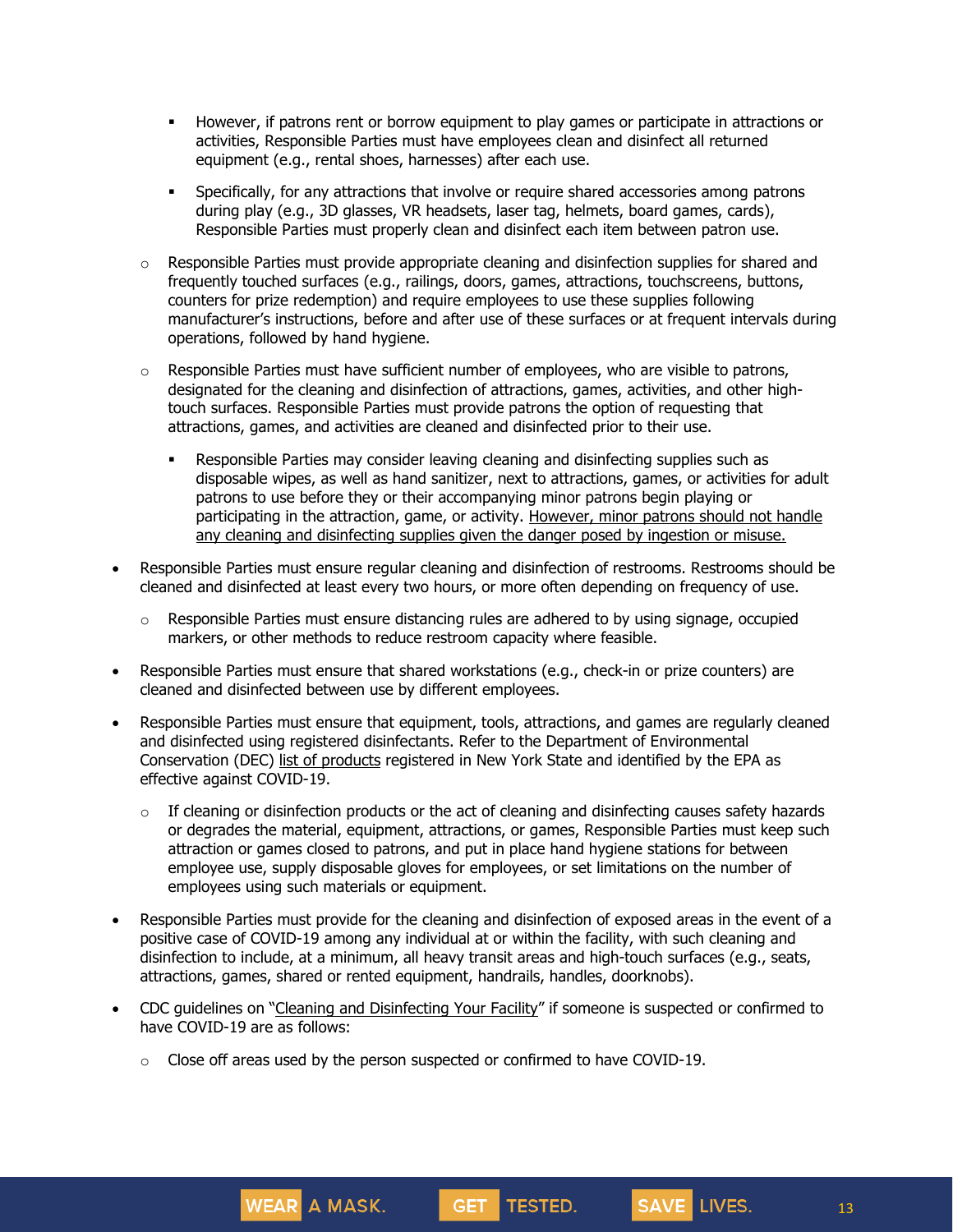- Responsible Parties do not necessarily need to close operations, if they can close off the affected areas.
- o Open outside doors and windows to increase air circulation in the area.
- $\circ$  Wait 24 hours before you clean and disinfect. If 24 hours is not feasible, wait as long as possible.
- o Clean and disinfect all areas used by the person suspected or confirmed to have COVID-19, such as offices, bathrooms, common areas, and shared equipment.
- $\circ$  Once the area has been appropriately cleaned and disinfected, it can be opened for use.
	- **•** Employees without close or proximate contact with the person suspected or confirmed to have COIVD-19 can return to the work area immediately after cleaning and disinfection.
	- Refer to DOH's "Interim Guidance for Public and Private [Employees](https://coronavirus.health.ny.gov/system/files/documents/2020/06/doh_covid19_publicprivateemployeereturntowork_053120.pdf) Returning to Work Following [COVID-19](https://coronavirus.health.ny.gov/system/files/documents/2020/06/doh_covid19_publicprivateemployeereturntowork_053120.pdf) Infection or Exposure" for information on "close or proximate" contacts.
- $\circ$  If more than seven days have passed since the person suspected or confirmed to have COVID-19 visited or used the facility, additional cleaning and disinfection is not necessary, but routine cleaning and disinfection should continue.
- To the extent that it does not pose a fire or safety hazard, particularly for minors, Responsible Parties should consider leaving doors within the facility propped open, where feasible, to reduce potential touch points and improve air circulation.
- Responsible Parties may consider closing or limiting access to communal fixtures or amenities in the venues that might present a risk of patron congregation or multiple touchpoints, such as promotional brochure stands in favor of individual distribution upon request.

#### **D. Phased Reopening**

- Responsible Parties are encouraged to phase-in reopening activities so as to allow for operational issues to be resolved before activities return to normal levels. Responsible Parties should consider limiting the number of employees, hours, and number of patrons available to be served when first reopening so as to provide operations with the ability to adjust to the changes.
	- o Responsible Parties should consider prioritizing early access to the facility for season pass holders and/or local patrons as visitation increases during the beginning days and weeks of operation.
	- $\circ$  Responsible Parties should consider any appropriate revisions to their ticket cancellation and refund policies to encourage any ill patrons to stay home.

#### **E. Communications Plan**

- Responsible Parties must affirm that they have reviewed and understand the State-issued industry guidelines, and that they will implement them.
- Responsible Parties must develop a communications plan for employees and patrons that includes applicable instructions, training, signage, and a consistent means to provide employees and patrons with information. Responsible Parties may consider developing webpages, text and email groups, and social media.
- Responsible Parties must encourage individuals to adhere to CDC and DOH guidance regarding the use of PPE, specifically face coverings, through verbal communication and signage.

GET TESTED.

WEAR A MASK.

14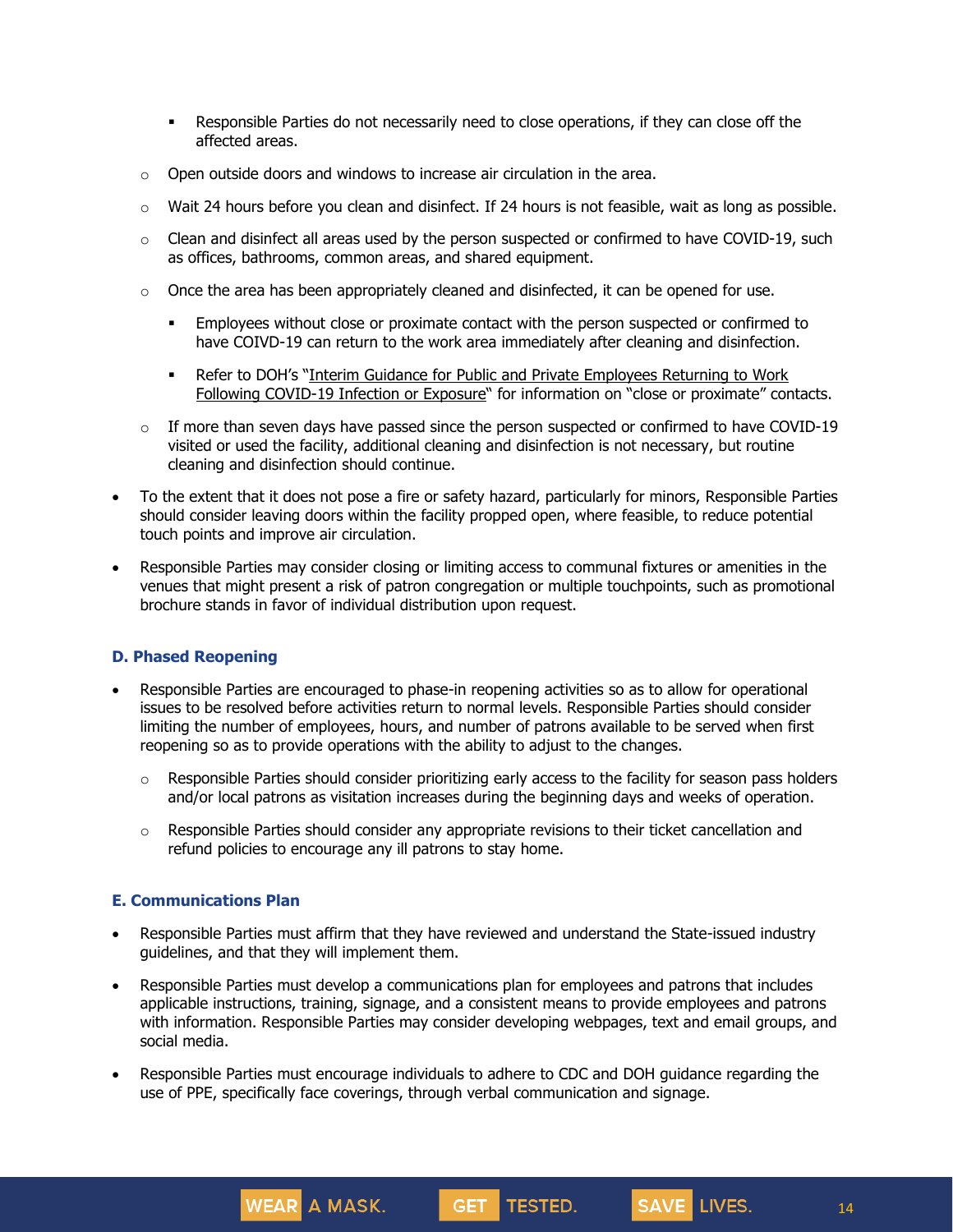• Responsible Parties must post signage inside and outside of the facility to remind individuals to adhere to proper hygiene, social distancing rules, appropriate use of PPE, and cleaning and disinfection protocols.

## **III. PROCESSES**

### **A. Screening**

- Responsible Parties must implement mandatory health screening practices for employees and patrons prior to or upon entering the facility. Such screening is recommended but not required for delivery personnel, contractors, and vendors.
	- $\circ$  Screening may be performed remotely (e.g., by e-mail, by telephone, electronic survey, at ticket purchase, via signage), before entrance to the venue, to the extent possible.
	- $\circ$  Screening should be coordinated to prevent individuals from intermingling in close or proximate contact with each other prior to completion of the screening.
	- $\circ$  As part of the health screening, Responsible Parties must require temperature checks using contactless thermometers or thermal cameras for all patrons. Any patron who presents with a temperature of 100.4° F or greater must be denied entry, as well as any members of the patron's party who may have been in close contact with the febrile patron within the past 10 days (e.g., family members, individuals who share the same residence).
		- **EXE** Responsible Parties may allow patrons who present with a temperature of 100.4° F or greater on their first temperature check to temporarily step aside from the screening line, wait a few minutes for their body temperature to normalize, and then perform a second temperature check. If the second check confirms the results of the first check, the individual must be denied entry; however, if the second check does not indicate a temperature of 100.4° F or greater than the patron may be admitted to the event/competition.
		- **•** Temperature checks must be conducted in accordance with U.S. Equal Employment Opportunity Commission or DOH guidelines. Responsible Parties are prohibited from keeping records of individual health data (e.g., the specific temperature data of an individual) but are permitted to maintain records that confirm individuals were screened and the result of such screening (e.g., pass/fail, cleared/not cleared), unless expressly given permission to do so by the individual.
- At a minimum, screening must use a questionnaire that determines whether the individual has:
	- $\circ$  COVID-19 Symptoms: Is currently experiencing, or has recently (within the past 48 hours) experienced, any symptoms of COVID-19;
		- CDC advises that COVID-19 [symptoms](https://www.cdc.gov/coronavirus/2019-ncov/symptoms-testing/symptoms.html) may include fever or chills, cough, shortness of breath or difficulty breathing, fatigue, muscle or body aches, headache, new loss of taste or smell, sore throat, congestion or runny nose, nausea or vomiting, or diarrhea; however, a few of these symptoms may occur with pre-existing medical conditions, such as allergies or migraines, that have been diagnosed by a health care practitioner. In those cases, individuals should only answer "yes" if symptoms are new or worsening.
	- o COVID-19 Contacts: Has had close contact (or proximate contact as determined by health authorities) in the past 10 days with any person confirmed by diagnostic test, or suspected based on symptoms, to have COVID-19;

**GET** 

TESTED.

**WEAR** A MASK.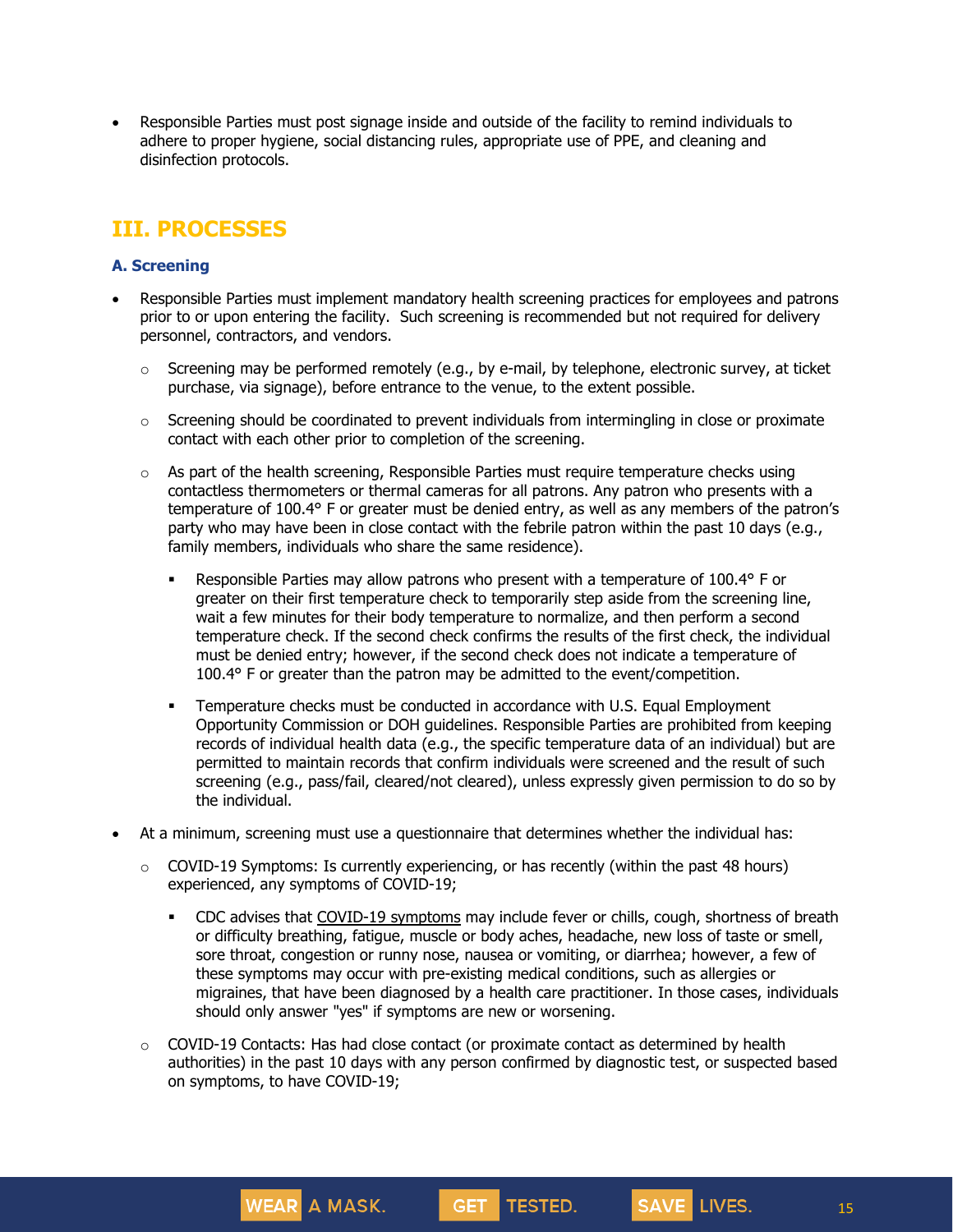- DOH advises that close contact is being within 6 feet of an individual for 10 minutes or more within a 24-hour period, starting from 2 days before their symptoms developed or if asymptomatic, 2 days before they were tested. (Close contact does not include individuals who work in a health care setting wearing appropriate, required personal protective equipment.)
- This exclusion shall not apply for individuals who (1) have been fully vaccinated against COVID-19 – defined as 14 days after completion of the vaccine series – within the past 90 days or (2) fully recovered from a lab-confirmed COVID-19 case within the past 3 months. (In lieu of quarantine following close contact, such individuals will need to monitor for COVID-19 symptoms for 14 days following an exposure.)
- $\circ$  COVID-19 Positive Test: Has tested positive for COVID-19 through a diagnostic test in the past 10 days; and/or
- $\circ$  Recent Travel: Has traveled to New York State from a noncontiguous state, United States territory, or CDC level 2 or greater travel advisory country within the past 10 days and failed to follow the State's travel [advisory.](https://coronavirus.health.ny.gov/covid-19-travel-advisory)
	- Effective April 1, 2021, the State's travel advisory will no longer require domestic travelers to quarantine after entering New York from another US state or territory. Federal CDC requirements for [international](https://www.cdc.gov/coronavirus/2019-ncov/travelers/testing-international-air-travelers.html) travelers remains in effect.
- Responsible Parties must require employees and, while they are in the facility, patrons to immediately disclose if and when their responses to any of the aforementioned questions changes, such as if they begin to experience symptoms.
- Responsible Parties should coordinate with employees to facilitate the screening process. Screening best practices include:
	- $\circ$  Communicating in advance to patrons that they cannot enter the venue if they fail the screening, which may impact the other members of their party if they have had close contact with the individual who is suspected or confirmed to have COVID-19 based on symptoms or positive test result.
	- $\circ$  Identifying individuals who have completed and passed their screening questionnaire in advance.
	- $\circ$  If space and facility configuration allow, screening individuals at or near the entrance to minimize the impact in case of a suspected or confirmed case of COVID-19.
	- $\circ$  Allowing for adequate social distancing while individuals queue for screening and/or facility entry.
- Responsible Parties must ensure that any employees performing screening activities, including temperature checks, are appropriately protected from exposure to potentially infectious individuals entering the facility. Personnel performing screening activities should be trained by employeridentified individuals who are familiar with CDC, DOH, and OSHA protocols.
	- $\circ$  Screeners must be provided and use PPE, including at a minimum, an acceptable face covering, and may include gloves, a gown, goggles, and/or a face shield.

GET TESTED.

Responsible Parties must deny facility entry to any patron who fails the screening questionnaire, as well as any members of the patron's party who may have been in close contact with such patron within the past 10 days if they reported recent symptoms or recent positive diagnostic test for COVID-19 (e.g., family members, individuals who share the same residence).

**WEAR A MASK.** 

16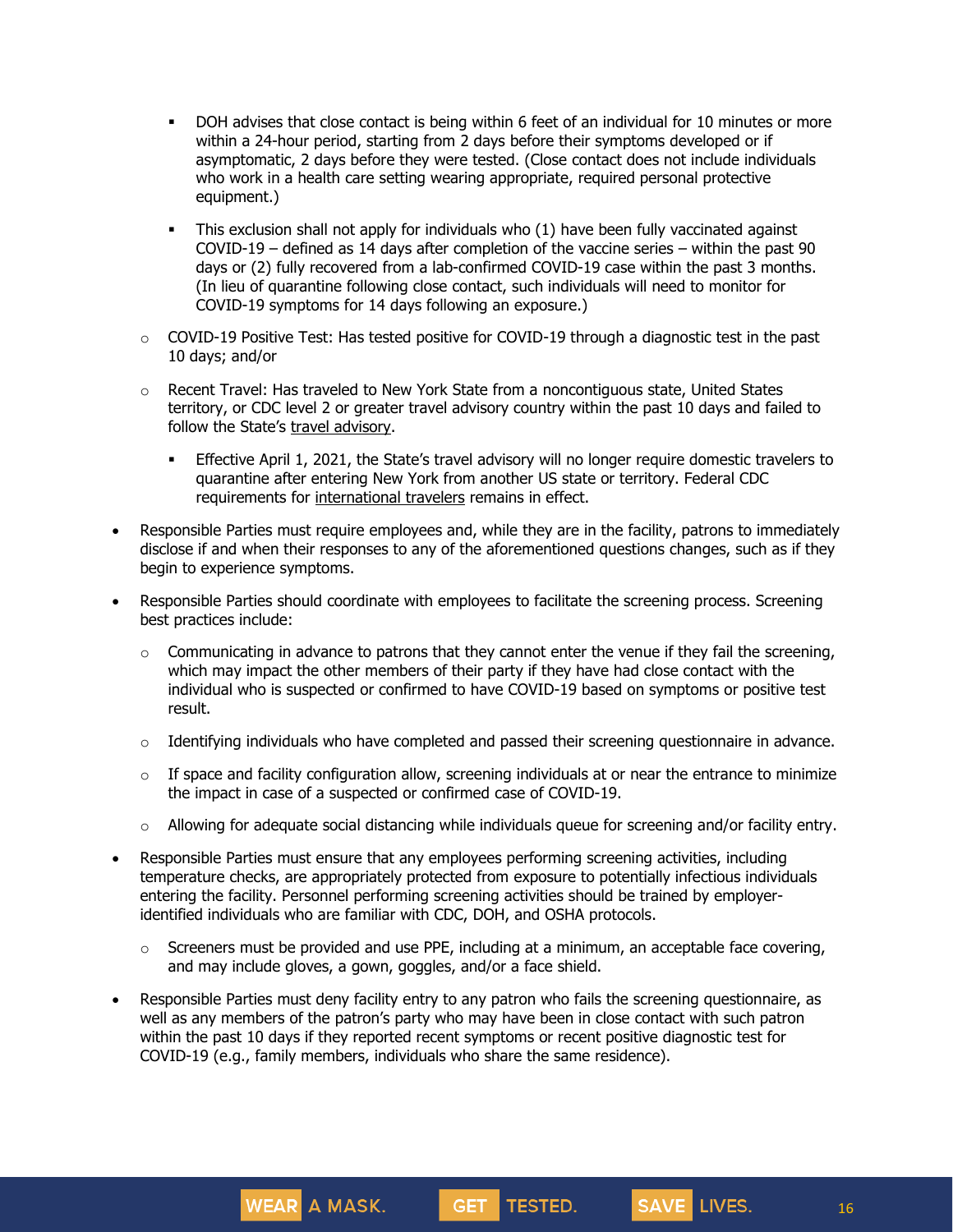- $\circ$  Patrons who are denied entry for failing the screening questionnaire because of recent symptoms or a recent positive diagnostic test result should contact a healthcare provider for assessment.
- Responsible Parties must deny facility entry to any employee who fails the screening questionnaire. Such employees must be sent home with instructions to contact a healthcare provider for assessment and, if applicable, diagnostic testing.
	- $\circ$  Responsible Parties should remotely provide the employee with information on healthcare and testing resources.
	- $\circ$  Responsible Parties must immediately notify the state and local health department about the case if diagnostic test results are positive for COVID-19.
- Responsible Parties should refer to DOH's "Interim Guidance for Public and Private [Employees](https://coronavirus.health.ny.gov/system/files/documents/2020/06/doh_covid19_publicprivateemployeereturntowork_053120.pdf) Returning to Work Following [COVID-19](https://coronavirus.health.ny.gov/system/files/documents/2020/06/doh_covid19_publicprivateemployeereturntowork_053120.pdf) Infection or Exposure" regarding protocols and policies for employees seeking to return to work after a suspected or confirmed case of COVID-19 or after the employee had close or proximate contact with a person with COVID-19.
	- o Responsible Parties must designate a central point of contact or contacts, which may vary by activity, location, shift or day, responsible for receiving and attesting to having reviewed all employee questionnaires, with such contact or contacts also identified as the party for employees to inform if they later are experiencing COVID-19 related symptoms, as noted on the questionnaire. Identified point(s) of contact for the facility should be prepared to receive notifications from individuals of suspected or positive cases and, in consultation with the site safety monitor, initiate the respective notification, communication, contact tracing, and cleaning and disinfection procedures, as applicable for the situation.
- Responsible Parties must designate a site safety monitor whose responsibilities include continuous compliance with all aspects of the site safety plan, for all individuals.
	- $\circ$  When notified of a confirmed positive COVID-19 case through a diagnostic test result for an individual who is currently or was recently present at the facility, the site safety monitor must:
		- notify the state and local health department of the confirmed positive case,
		- **•** assist with contact tracing efforts to identify close or proximate contacts who may need to quarantine,
		- **•** communicate to known individuals who may have been exposed to the positive case at the facility that a positive case was reported, contact tracing will be performed, close contacts will be notified, and additional cleaning and disinfection of the exposed area will be performed, and
		- **EXED** dispatch appropriate employee(s) to clean and disinfect the exposed areas, in accordance with the above protocols.
- Responsible Parties must maintain a log of employees, contractors, and vendors who may have close or proximate contact with other individuals at the facility; excluding deliveries that are performed with appropriate PPE or through contactless means and patrons whose attendance will be separately maintained by the Responsible Parties.
	- $\circ$  The log should contain contact information, including each individual's full name, address, and phone number, such that all contacts may be identified, traced, and notified in the event of a positive COVID-19 case. The log should be maintained for a period of 28 days and made available to state or local health departments upon request.

**GET** 

TESTED.

**WEAR** A MASK.

17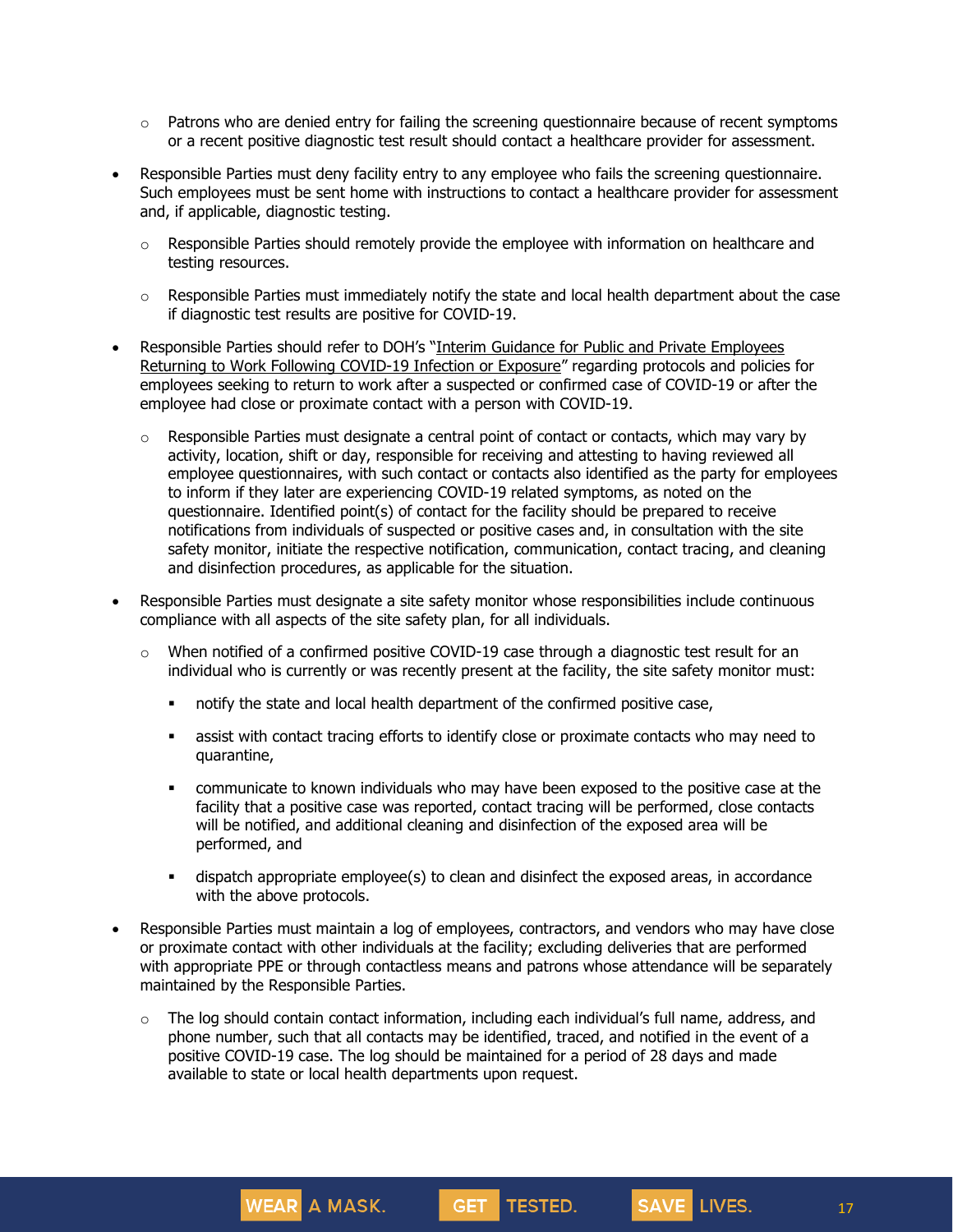#### **B. Tracing and Tracking**

- Responsible Parties must notify the state and local health department immediately upon being informed of any positive COVID-19 test result by any individual, including employees and patrons, and, as applicable, contractors and vendors, who is currently or was recently at the facility.
- In the case of an individual who interacted at the facility testing positive for COVID-19, Responsible Parties must cooperate with state and local health department contact tracing efforts by identifying individuals at the facility who may have been in, or around, the same area at, or around, the same time as the positive individual within the 48 hours before such individual began experiencing COVID-19 symptoms or had their sample collected for the diagnostic test, whichever is earlier. Such tracing efforts may include review of facility information, such as employee log/schedule, screening records, attendee sign-in, and/or video footage of common areas (e.g., entry/exit, lobbies).
	- $\circ$  Confidentiality must be maintained as required by federal and state law and regulations.
	- $\circ$  In the case of an employee showing symptoms of COVID-19 while in the facility, Responsible Parties must notify individuals in the surrounding area(s) or individuals who may be considered a close contact immediately with information on where the individual has been throughout the venue and further notify them if the symptomatic person tests positive for COVID-19 through a diagnostic test.
- State and local health departments may, under their legal authority, implement monitoring and movement restrictions of infected or exposed persons including home isolation or quarantine, as applicable.
- Employees who are alerted that they have come into close or proximate contact with a person with COVID-19, and have been alerted via tracing, tracking or other mechanism, are required to selfreport to their employer at the time of alert and shall follow the protocol referenced above.
- Responsible Parties must require each patron (or, if patron is a minor, an adult from their party/household/family) in attendance to provide contact information before or immediately upon arrival to the facility, providing their full name, address, and phone number or e-mail for use in potential contact tracing efforts.
	- $\circ$  The contact information collection process may be conducted through any means that the Responsible Parties establish to collect the above information, including but not limited to: at point of ticket purchase, through a digital application or paper form, through a swipe card or barcode reader, or through a ticket management system.
	- $\circ$  Responsible Parties must maintain a record of the aforementioned sign-in data for a minimum period of 28 days and make such data available to State and local health authorities upon request.

## **IV. EMPLOYER PLANS**

Responsible Parties must conspicuously post completed safety plan(s) on site for employees. The State has made available a business reopening safety plan template to guide business owners and operators in developing plans to protect against the spread of COVID-19.

**GET** 

TESTED.

#### **Additional safety information, guidelines, and resources are available at:**

New York State Department of Health Novel Coronavirus (COVID-19) Website <https://coronavirus.health.ny.gov/>

**WEAR** A MASK.